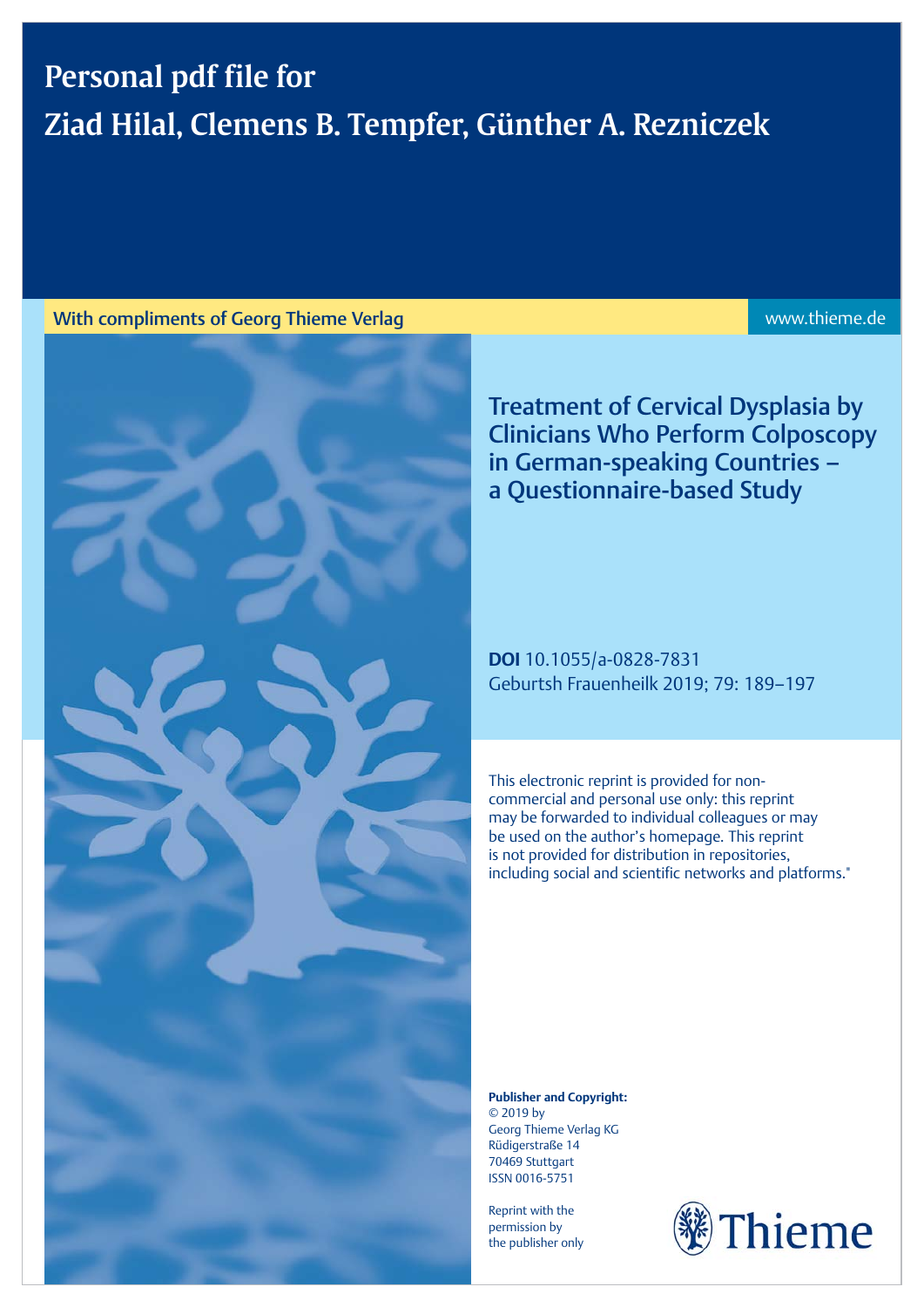## Treatment of Cervical Dysplasia by Clinicians Who Perform Colposcopy in German-speaking Countries – a Questionnaire-based Study

Behandlung zervikaler Dysplasien durch Kolposkopiker im deutschsprachigen Raum – eine Fragebogenstudie



## $\textcircled{\scriptsize{6}}$   $\textcircled{\scriptsize{i}}$   $\textcircled{\scriptsize{6}}$   $\textcircled{\scriptsize{i}}$

### Authors Ziad Hilal<sup>1</sup>, Clemens B. Tempfer<sup>2</sup>, Günther A. Rezniczek<sup>2</sup>

### Affiliations

- 1 ZYDOLAB, Institut für klinische Zytologie und Immunzytochemie, Dortmund, Germany
- 2 Klinik für Frauenheilkunde und Geburtshilfe, Marien Hospital Herne, Universitätsklinikum der Ruhr-Universität Bochum, Herne, Germany

### Key words

CIN, colposcopy, conisation, management, screening, cervical dysplasia, cervical carcinoma

### Schlüsselwörter

CIN, Kolposkopie, Konisation, Management, Screening, zervikale Dysplasie, Zervixkarzinom

received 25. 9. 2018 revised 1. 1. 2019 accepted 3. 1. 2019

### Bibliography

DOI https://doi.org/10.1055/a-0828-7831 Geburtsh Frauenheilk 2019; 79: 189–197 © Georg Thieme Verlag KG Stuttgart · New York | ISSN 0016-5751

### **Correspondence**

Dr. med. Ziad Hilal, MIAC ZYDOLAB – Institut für klinische Zytologie und Immunzytochemie Dres. Hilal Markt 10, 44137 Dortmund, Germany z.hilal@zydolab.de

Deutsche Version unter: ∉ https://doi.org/10.1055/a-0828-7831

### ABSTRACT

Introduction In connection with the reorganisation of cervical carcinoma screening, the importance of colposcopy as an integral part of the planned series of clarification testing will greatly increase. Quality standards for performing the colposcopic examination should therefore be defined in detail. A precondition for this is surveying the current standard in clinical practice. The objective of this study was to evaluate the current practice of colposcopy and conisation in Germany by means of a questionnaire aimed at gynaecologists who perform colposcopies in order to document the actual therapeutic standard of treatment of cervical dysplasia.

Materials and Methods Gynaecologists were invited via e‑mail or during events to participate in a web-based survey. The questionnaire contained 38 questions on management before, during and after the examination as well as questions on the technical implementation of colposcopy and conisation.

Results From February 2018 to April 2018, 961 e-mails were sent. A response was received in 197 cases (response rate 20.5%). Responses were received for another 40 questionnaires during events (response rate approx. 80%). After taking the inclusion criteria into account, 160 questionnaires were evaluated. The majority of those surveyed take an average of 2 cervical biopsies (67.3%) and nearly all of those surveyed (94.5%) do not use any local anaesthetic. As a standard method for removing cervical precancerous cells, most of the physicians surveyed perform a loop excision with the electrosurgical loop (91.2%) under colposcopic visualisation (61.2%) under general anaesthesia (92.5%). Postoperative bleeding prophylaxis by means of tamponade is performed only in 27.6% of all cases.

Conclusion A differential colposcopy with two colposcopically targeted biopsies and treatment with the electrosurgical loop are the methods most frequently used by clinicians who perform colposcopy in Germany. A uniform procedure should be defined in detail within the scope of directives or guidelines.

### ZUSAMMENFASSUNG

Einleitung Im Zusammenhang mit der Neuausrichtung des Zervixkarzinomscreenings wird die Bedeutung der Kolposkopie als integraler Bestandteil der geplanten Abklärungskaskade stark zunehmen. Qualitätsstandards für die Durchführung der kolposkopischen Untersuchung sollten daher detailliert festgelegt werden. Voraussetzung dafür ist die Erhebung des derzeitigen Standards in der klinischen Praxis. Ziel der vorlie-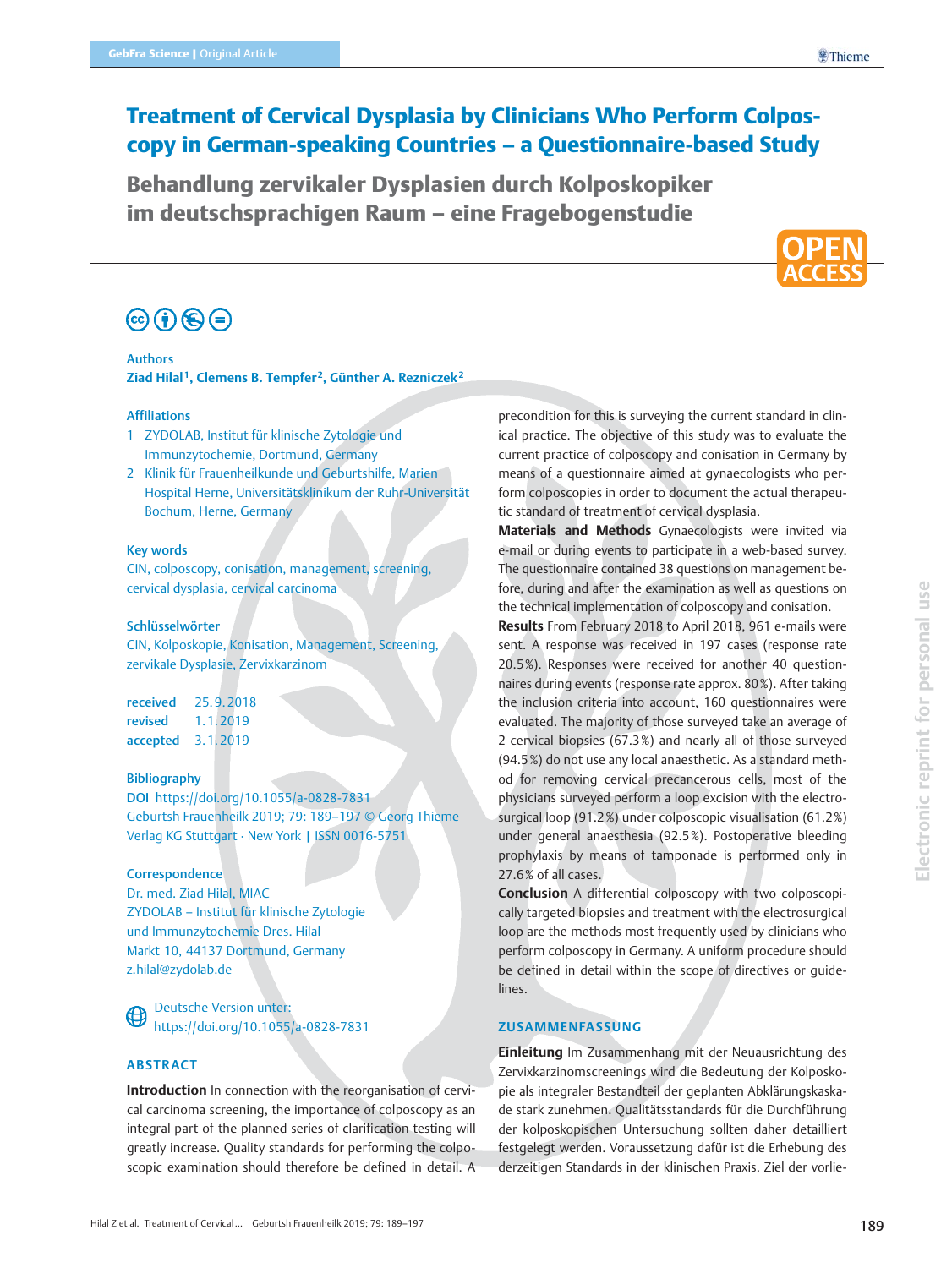genden Studie war es, mittels eines an kolposkopisch tätige Frauenärzte gerichteten Fragebogens die gegenwärtige Praxis der Kolposkopie und Konisation in Deutschland zu evaluieren, um den faktischen Therapiestandard der Behandlung zervikaler Dysplasien zu erheben.

Material und Methodik Frauenärzte wurden per E-Mail oder bei Veranstaltungen eingeladen, an einer webbasierten Befragung teilzunehmen. Der Fragebogen beinhaltete 38 Fragen zum Management vor, während und nach der Untersuchung, sowie Fragen zur technischen Durchführung von Kolposkopie und Konisation.

Ergebnisse Im Zeitraum Februar 2018 bis April 2018 wurden 961 E-Mails zugestellt. Antwort erfolgte in 197 Fällen (Rücklaufquote 20,5%). Die Beantwortung weiterer 40 Fragebögen wurden im Rahmen von Veranstaltungen erreicht (Rücklaufquote ca. 80%). Nach Berücksichtigung der Einschlusskrite-

rien wurden 160 Fragebögen ausgewertet. Die Mehrheit der Befragten entnimmt im Durchschnitt 2 zervikale Biopsien (67,3%), wobei nahezu alle Befragten (94,5%) keine örtliche Betäubung anwenden. Als Standardmethode zur Entfernung zervikaler Präkanzerosen führen die meisten Befragten die Schlingenexzision mit der Loop-Schlinge (91,2%) unter kolposkopischer Sicht (61,2%) in Vollnarkose (92,5%) durch. Eine postoperative Blutungsprophylaxe mittels Tamponade wird lediglich in 27,6% aller Fälle durchgeführt.

Fazit Eine Differenzialkolposkopie mit 2 kolposkopisch gezielten Biopsien und die Schlingenexzision mit der Loop-Schlinge sind die von Kolposkopieexperten in Deutschland am häufigsten angewandten Methoden. Eine einheitliche Vorgehensweise sollte im Rahmen von Richt- oder Leitlinien detailliert festgelegt werden.

## Introduction

Cervical carcinoma is the fourth most common cancer disease in women worldwide and is also in fourth place among all cancer-related deaths [1]. In parallel with the introduction of a comprehensive screening, the incidence significantly decreased in industrialised Western nations in recent decades. However, the number of new diseases has remained static in Germany since the turn of the millennium at approx. 4500 [2]. This circumstance led to a paradigm shift in gynaecological cancer screening and the elimination of the previous opportunistic screening. Improved early detection should now enable a further reduction in the number of new cervical carcinomas within the scope of an organised screening programme which is still being established [3].

An important change in the new screening, in addition to the introduction of the co-testing with the PAP smear and human papilloma virus (HPV) test for women aged 35 and over, is also the indispensable use of differential colposcopy as an integral part of the series of clarification testing [4]. Based on the quality assurance criteria of the European Federation for Colposcopy (EFC) [5], the quality of a dysplasia facility has been documented and evaluated in German-speaking countries (Austria, Germany, Switzerland) since 2008 using a uniform certification system [6]. Other colposcopy societies additionally define standards in the practical and technical implementation of colposcopy and conisation [7– 9]. Comparable recommendations are missing in German-speaking countries. So far, the discussions have primarily focused on the management of cervical dysplasia and the optimal clarification algorithm. In view of the significant, expected increase in the utilisation of dysplasia consultations and units in the organised screening, the focus should also turn to the optimal treatment of affected women within the scope of colposcopic clarification. However, there is a lack of in-depth investigations on this topic to date. A uniform procedure for ensuring a high level of quality and safeguarding standards is especially indispensible here, however.

In this study, gynaecologists in German-speaking countries who perform colposcopy were invited via e-mail or at events to participate in a web-based survey. The questionnaire contained questions on the management of patients before, during and after the examination as well as questions on the technical implementation of colposcopy and conisation. The objective was to evaluate the current practice in order to define a possible standard from it in the future for the treatment of patients during a consultation by a dysplasia facility.

## Materials and Methods

### Study design and target group

The online-based questionnaire was aimed at gynaecologists in the German-speaking countries (Germany, Austria, Switzerland) who perform colposcopies. The background is the joint certification process of a dysplasia facility in all three countries [6]. The objective of this survey was to evaluate the organisational, instrument-related and technical approach of gynaecologists within the framework of clarifying cervical dysplasia using colposcopy as well as the surgical treatment of dysplasia using conisation. The questionnaire drafted for this purpose consisted of 38 questions. The questionnaire was divided into three parts: the first part contained general questions about the person participating (sex, age, professional career) as well as questions on qualifications regarding colposcopy. The second part related to patient information, the technical execution, the documentation and the management of complications within the scope of colposcopy. The third part of the questionnaire addressed the technical execution of the conisation as well as the management of complications during and after the conisation.

A vote from the Ethics Committee of the Medical Faculty of the Ruhr University Bochum was obtained (registration number 18- 6259 dated 20/02/2018).

### Data acquisition/management and statistical analyses

REDCap (Research Electronic Data Capture) was used as a study database [10]. REDCap is a secure, web-based application which was developed specifically for data collection within the frame-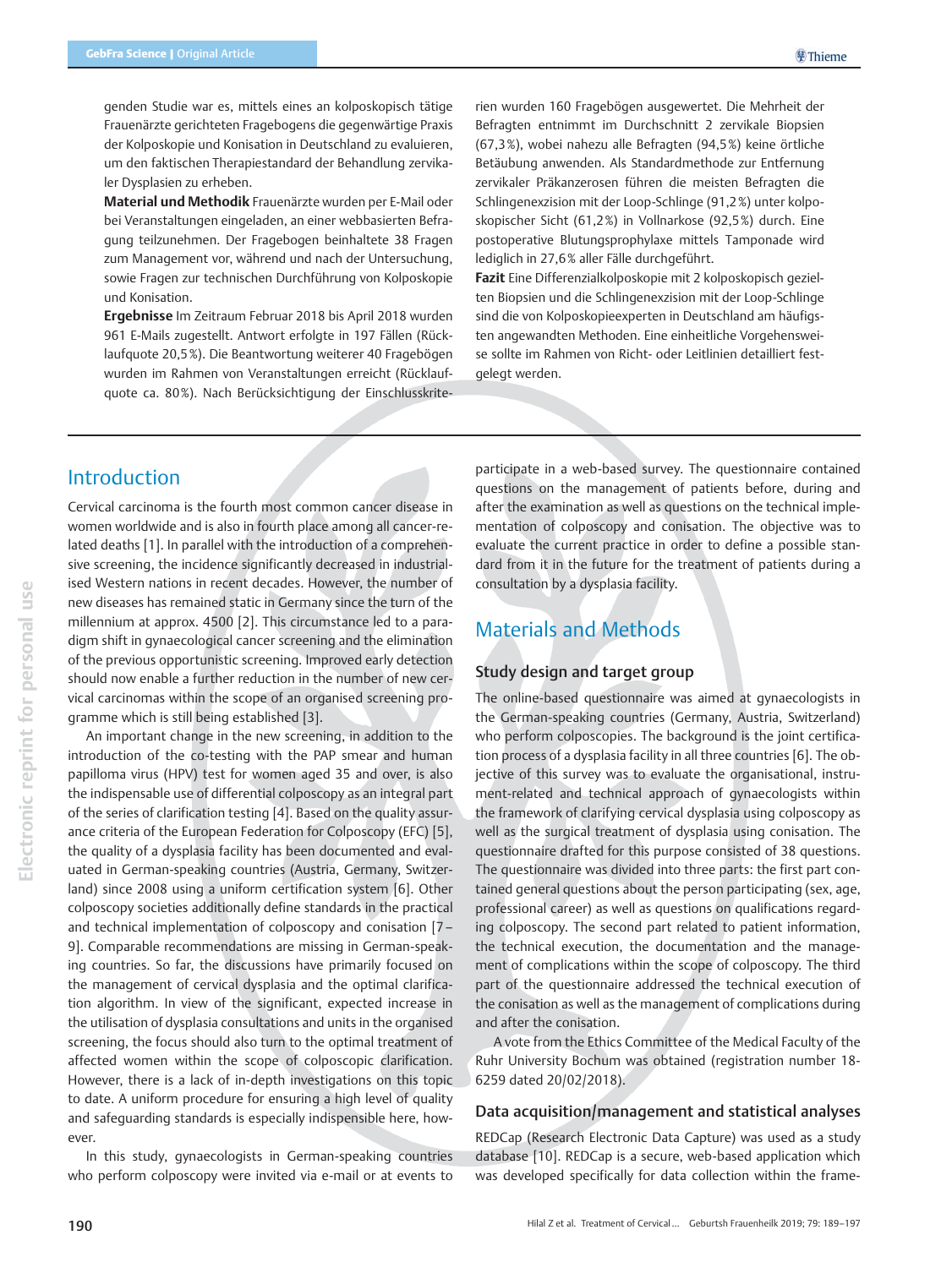

▶ Fig. 1 Schematic representation of the implementation of the study.

work of medical studies. Among other things, it offers the option to generate and provide online questionnaires as well as to automatically send invitations via e-mail for participation. The e-mail addresses of potential study participants came from publicly accessible websites (e.g. from medical practices or hospitals) and publicly accessible registries (e.g. dysplasia consultations in Germany on the pages of the German Society of Colposcopy and Cervical Pathology) in Germany, Switzerland and Austria.

The invitation to participate in the study contains a link to the online questionnaire. This link was specific for each participant and made it possible to track whether a particular invitation yielded a response and prevented repeated participation. If the person invited did not respond, up to two reminders were sent at 14-day intervals in each case. At the same time as the recruitment via e‑mail, potential participants were informed of the study at conferences or other professional events and invited to take part. A general link to the online questionnaire (in text form or as QR code) was provided for this purpose.

The data collected were described using descriptive statistics. Any comparisons of subgroups were performed in the case of categorical variables using Fisher's exact test or  $x^2$  test. In the case of continuous variables, comparisons were made between two groups using Student's t test (for data which followed a normal distribution) and the Mann-Whitney U test (for data without a normal distribution).

## Results

## Participant recruitment

From February 2018 to April 2018, 998 invitations to participate in the study were sent via e-mail. A total of 37 invitations were undeliverable (invalid addresses, full inbox) and thus it is assumed that 961 were delivered to the corresponding inboxes. At the same time, an invitation to participate in the study was issued at several events with a total of about 50 participants. In 237 cases,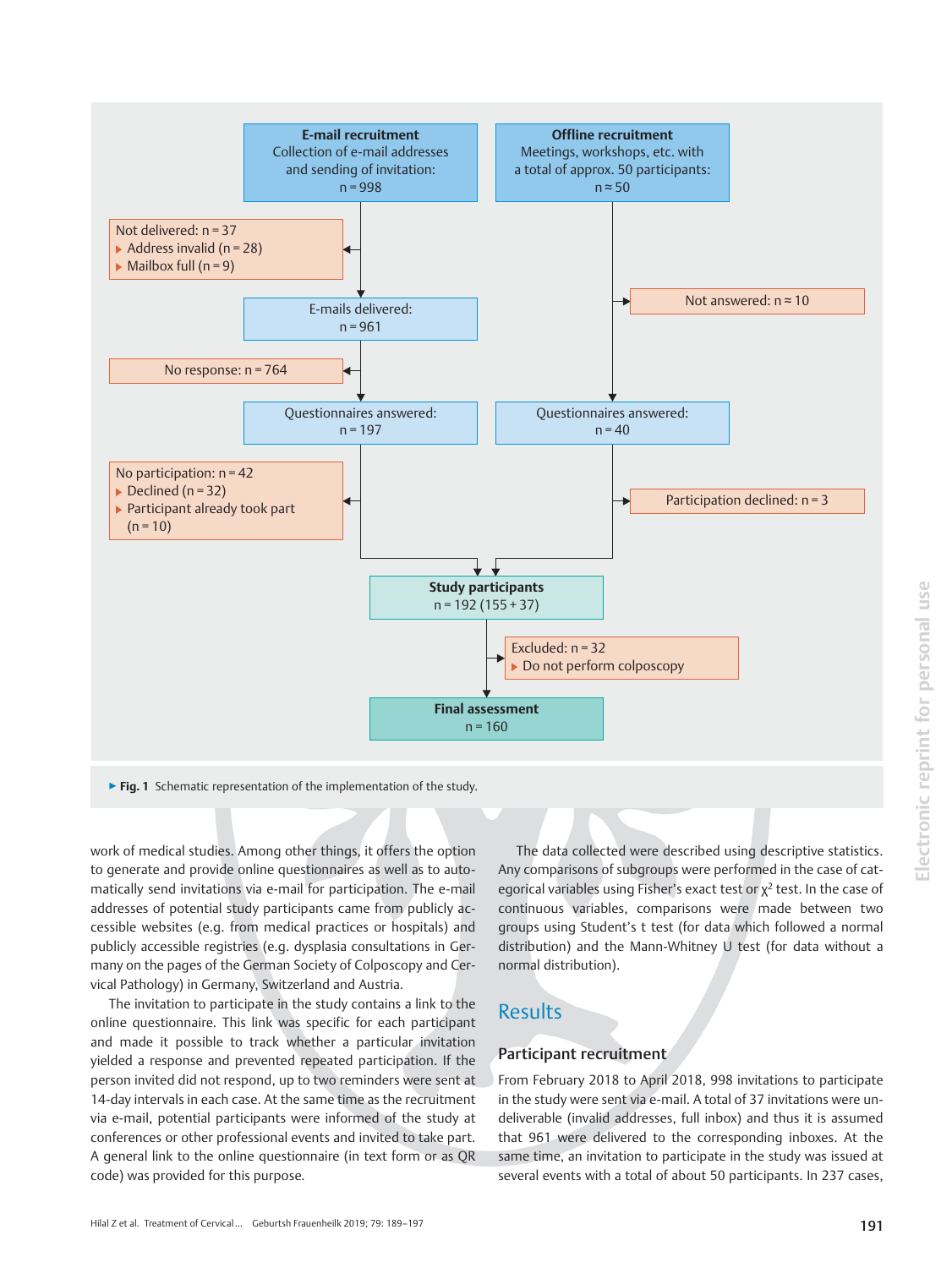▶ Table 1 Characteristics of the study population.

| <b>Characteristic</b>                                       | <b>Value</b>               |
|-------------------------------------------------------------|----------------------------|
| Number of questionnaires evaluated                          | 160                        |
| Age (years)                                                 | $42(36-51)[3]$             |
| Sex (female/male)                                           | 102 (64.6%)/56 (35.4%) [2] |
| Professional activity (years)                               | 15 (9–23) [1]              |
| Country of work as physician*                               | $[23]$                     |
| • Germany                                                   | 115 (83.9%)                |
| - Austria                                                   | 7(5.1%)                    |
| • Switzerland                                               | 15 (10.9%)                 |
| Place of work as physician*                                 | $[2]$                      |
| • practice                                                  | 59 (37.3%)                 |
| - hospital, with job title:                                 | 110 (69.6%)                |
| - Assistant physician                                       | 12 (10.9%)                 |
| - Specialist                                                | 18 (16.4%)                 |
| - Senior physician                                          | 68 (61.8%)                 |
| - Chief physician                                           | 9(8.2%)                    |
| - other                                                     | 3(2.7%)                    |
| Doctorate (Dr. med.) (yes/no)                               | 133 (83.6%)/26 (16.4%) [1] |
| Type of colposcopic training:                               | $\lceil 2 \rceil$          |
| • basic course                                              | 30 (19.0%)                 |
| · advanced course                                           | $10(6.3\%)$                |
| • certificate                                               | 28 (17.7%)                 |
| • certified dysplasia consultation/<br>centre               | 87 (55.1%)                 |
| • other                                                     | 3(1.9%)                    |
| Number of years performing<br>colposcopies                  | $8(4-15)[2]$               |
| Number of women with genital<br>dysplasia treated to date:  | [4]                        |
| • fewer than 200                                            | 40 (25.7%)                 |
| 200 to 300                                                  | 20 (12.8%)                 |
| $\blacksquare$ more than 300                                | 96 (61.5%)                 |
| Number of women with genital<br>dysplasia treated annually: | [3]                        |
| • fewer than 50                                             | 39 (24.8%)                 |
| $-50$ to 100                                                | 35 (22.3%)                 |
| more than 100                                               | 83 (52.9%)                 |
| Performs conisations (yes/no)                               | 136 (85.0%)/24 (15.0%)     |

Values are the number (proportion in percent) or median (interquartile range). Numbers in square brackets indicate the number of missing values. \* Multiple selections possible (amounts may yield > 100%).

the potential participants responded to the invitation; this corresponds to a response rate of a total of 23.4% (20.5% from the recruitment via e‑mail, approx. 80% at the events). 35 participants (14.8%) declined study participation and 10 participants (4.2%) from the e-mail branch indicated that they had already participated in the study (duplicate e‑mail addresses or already recruited at an event; this yields 227 individual participants), and thus 192

▶ Table 2 Conducting patient information.

| <b>Parameter</b>                                                                                                               | Value                             |
|--------------------------------------------------------------------------------------------------------------------------------|-----------------------------------|
| Detailed information on the signifi-<br>cance of genital dysplasia directly<br>before the colposcopic examination?<br>(yes/no) | 148 (93.1%)/11 (6.9%) [1]         |
| If yes, then is information provided                                                                                           |                                   |
| • verbally by the physician                                                                                                    | 146 (98.6%)                       |
| - additionally through informational<br>brochures or information video                                                         | 52 (35.1%)                        |
| • exclusively through an information<br>brochure                                                                               | $2(1.4\%)$                        |
| Offer of informational material prior<br>to the appointment for colposcopy<br>(yes/no)                                         | 61 (38.9%)/96 (61.1%) [3]         |
| If yes, by                                                                                                                     | $[1]$                             |
| · information brochures exclusively                                                                                            | 38 (63.3%)                        |
| • exclusively links to informational<br>material online                                                                        | 12 (20.0%)                        |
| • brochures as well as links                                                                                                   | 10(16.7%)                         |
| Written consent obtained (yes/no)                                                                                              | 15 (9.6%)/142 (90.4%) [3]         |
| Patients receive written information<br>on steps to take after the colposcopy<br>(yes/no)                                      | 18 (11.5%)/139 (88.5%) [3]        |
| Offer of an option for contact for<br>emergencies after the colposcopy<br>(yes/no)                                             | 123 (77.8%)/35 (22.2%) [2]        |
| . او در دانلو در در در در در او در دارد<br>1/2                                                                                 | $-$ diagonal (inclusion of $\sim$ |

Values are a number (proportion in percent) or median (interquartile range). Numbers in square brackets indicate the number of missing values.

participants (84.6%) took part in the study. Of these persons, 32 indicated that they do not perform colposcopies and were therefore excluded. Ultimately, the questionnaires from 160 participants were taken into account in the assessment. ▶ Fig. 1 summarises the course of the study schematically.

### Study population

▶ Table 1 shows the study population. 75.2% of the persons surveyed annually treated more than 50 women with genital dysplasia (22.3% between 50 and 100 women, 52.9% more than 100 women annually). In addition, the vast majority of the participants (72.3%) had obtained at least a colposcopy certificate or had additionally passed a personalised certification according to the concept of the German Society of Colposcopy and Cervical Pathology (AG‑CPC).

▶ Tables 2 to 4 show the results from the responses to the questions regarding patient information prior to the colposcopic examination, performing the colposcopic examination and the associated documentation as well as performing the conisation.

### Providing information to patients

93.1% of the persons surveyed indicated that they provide detailed information on the significance of genital dysplasia directly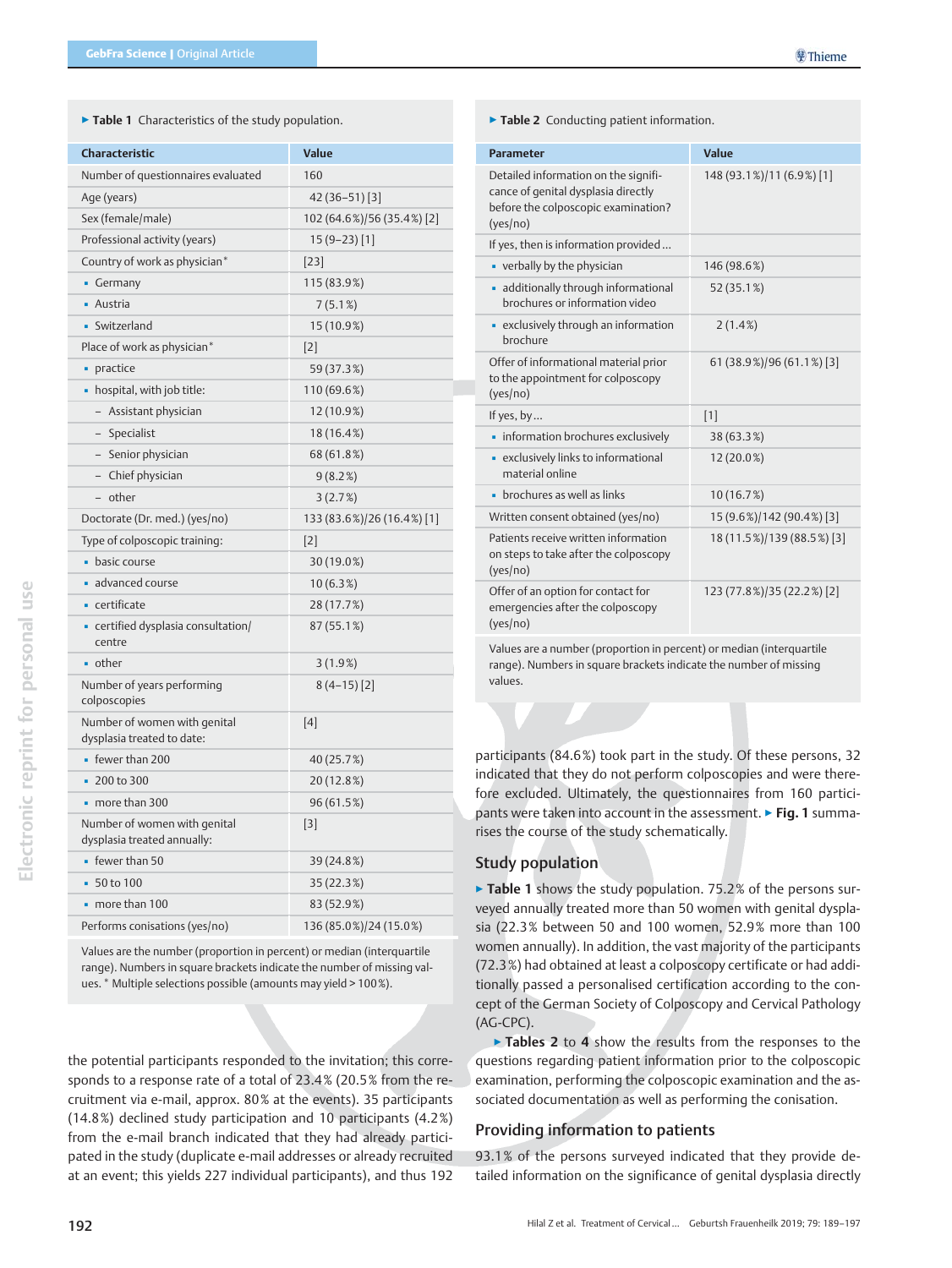▶ Table 3 Examination procedure and documentation.

| <b>Parameter</b>                                                   | <b>Value</b>              |
|--------------------------------------------------------------------|---------------------------|
| Type of colposcope*                                                | [2]                       |
| • binocular colposcope                                             | 96 (60.8%)                |
| • video colposcope                                                 | 79 (50.0%)                |
| Live video for patients (yes/no)                                   | 124 (78.0)/35 (22.0%) [1] |
| Cervical biopsies performed (yes/no)                               | 149 (94.3%)/9 (5.7%) [2]  |
| If yes                                                             |                           |
| • estimated percentage of cases<br>in which biopsies are taken (%) | 70 (30–90) [9]            |
| • average number of biopsies taken                                 | [2]                       |
| – 1 biopsy                                                         | 34 (23.1%)                |
| - 2 biopsies                                                       | 99 (67.3%)                |
| - 3 biopsies                                                       | 12(8.2%)                  |
| - 4 or more biopsies                                               | $2(1.4\%)$                |
| • Local anaesthesia given (yes/no)                                 | 8 (5.5%)/138 (94.5%) [3]  |
| - Using infiltration                                               | 5 (62.5%)                 |
| - Using spray anaesthetic                                          | 3(37.5%)                  |
| • Use of other/additional methods<br>for pain relief:*             | $[1]$                     |
| - No other/additional methods                                      | 71 (48.0%)                |
| - Have patient cough                                               | 72 (48.6%)                |
| - Distraction through conversation                                 | 4(2.7%)                   |
| - Local anaesthesia if necessary                                   | 4(2.7%)                   |
| - Haemostatic measures (in non-<br>pregnant/pregnant patients)*    | [1]/[4]                   |
| - compression with a swab                                          | 81 (54.7%)/86 (59.3%)     |
| - silver nitrate stick                                             | 60 (40.5%)/35 (24.1%)     |
| - Monsel's solution                                                | 55 (37.2%)/43 (29.7%)     |
| – tamponade                                                        | 44 (29.7%)/50 (34.5%)     |
| - policresulen                                                     | 30 (20.3%)/7 (4.8%)       |
| - tamponade with Monsel's<br>solution                              | $7(4.7\%)/8(5.5\%)$       |
| - electrocoagulation                                               | 5 (3.4%)/5 (3.4%)         |
| - resorbable cellulose                                             | $4(2.7\%)/1(0.7\%)$       |
| suture                                                             | $1(0.7\%)/2(1.4\%)$       |
| tranexamic acid                                                    | 1(0.7%)/1(0.7%)           |
| - no use of haemostatic measures<br>as standard procedure          | $9(6.1\%)/9(6.2\%)$       |
| Iodine specimen performed (yes/no)                                 | 60 (38.0%)/98 (62.0%) [2] |
| There is documentation of the                                      | $\lceil 3 \rceil$         |
| · Feasibility ("adequate",<br>"inadequate") (yes/no)               | 148 (94.3%)/9 (5.7%)      |
| · Squamous epithelium/columnar<br>epithelium border (yes/no)       | 142 (90.4%)/15 (9.6%)     |
| • Transformation zone (yes/no)                                     | 154 (98.1%)/3 (1.9%)      |

Values are numbers (proportion in percent) or median (interquartile range). Numbers in square brackets indicate the number of missing values. \* Multiple selections possible (amounts may yield > 100%).

▶ Table 4 Conisation (performed by n = 136 study participants).

| <b>Parameter</b>                                       | <b>Value</b>              |
|--------------------------------------------------------|---------------------------|
| Conisation technique*                                  |                           |
| • loop electrosurgical conisation                      | 124 (91.2%)               |
| · laser conisation                                     | 40 (29.4%)                |
| • knife conisation                                     | $10(7.4\%)$               |
| • straight wire conisation                             | 10(7.4%)                  |
| Haemostatic measures*                                  |                           |
| · electrical (spray coagulation mode)                  | 87 (64.0%)                |
| · electrical (forced coagulation mode)                 | 62 (45.6%)                |
| • Monsel's solution                                    | 12(8.8%)                  |
| • laser or thermal coagulation                         | 10(7.4%)                  |
| • specific interrupted suture or suture<br>ligation    | 9(6.6%)                   |
| · resorbable cellulose                                 | 4(2.9%)                   |
| • silver nitrate stick                                 | 3(2.2%)                   |
| · policresulen                                         | 3(2.2%)                   |
| • Sturmdorf suture                                     | 3(2.2%)                   |
| . no measure in the case of minor<br>bleeding          | 30 (22.1%)                |
| Standard prevention of secondary<br>bleeding*          | $\lceil 2 \rceil$         |
| - none                                                 | 98 (73.1%)                |
| ■ tamponade                                            | 34 (25.4%)                |
| • tamponade with Monsel's solution                     | 3(2.2%)                   |
| • Monsel's solution                                    | 3(2.2%)                   |
| Anaesthesia                                            | $[16]$                    |
| · general anaesthesia                                  | 111 (92.5%)               |
| · paracervical block                                   | 5(4.2%)                   |
| · spinal anaesthesia                                   | 2(1.7%)                   |
| • intracervical injection                              | 2(1.7%)                   |
| Colposcopy prior to conisation                         | $[2]$                     |
| - never                                                | 2(1.5%)                   |
| $\blacksquare$ in less than 50% of cases               | 7(5.2%)                   |
| $\blacksquare$ in more than 50% of cases               | 1(0.7%)                   |
| . in 95% or more of cases                              | 22 (16.4%)                |
| • always                                               | 102 (76.1%)               |
| Conisation under colposcopic<br>visualisation (yes/no) | 82 (61.2%)/52 (38.8%) [2] |

Values are numbers (proportion in percent) or median (interquartile range). Numbers in square brackets indicate the number of missing values. \* Multiple selections possible (amounts may yield > 100%).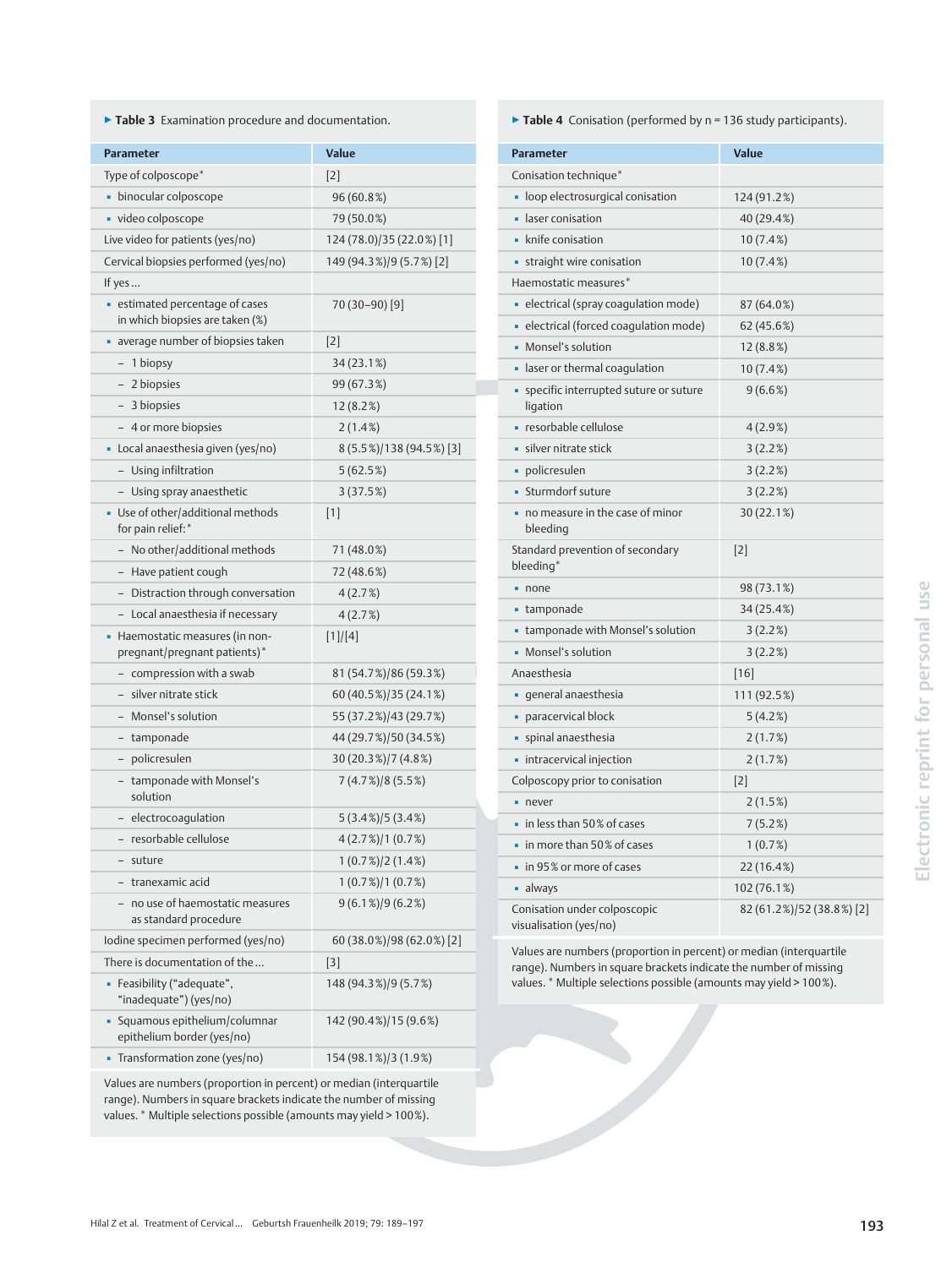▶ Table 5 Univariate analysis of the most important parameters.

|                                                   | Group: |            |                 |                             |                                          |                                            |
|---------------------------------------------------|--------|------------|-----------------|-----------------------------|------------------------------------------|--------------------------------------------|
| <b>Parameter</b>                                  | Age    | <b>Sex</b> | <b>Training</b> | <b>Years of</b><br>practice | <b>Number of</b><br>treatments,<br>total | <b>Number of</b><br>treatments<br>annually |
| Number of biopsies in the case of colposcopy      | 0.288  | 0.098      | 0.945           | 0.970                       | 0.906                                    | 0.326                                      |
| Local anaesthesia for biopsy                      | 0.967  | 0.009      | 0.908           | 0.492                       | 0.620                                    | 0.017                                      |
| Conisation technique                              |        |            |                 |                             |                                          |                                            |
| • laser                                           | 0.189  | 0.553      | 0.812           | 0.956                       | 0.975                                    | 0.613                                      |
| $\blacksquare$ knife                              | 0.855  | 0.662      | 0.752           | 0.471                       | 0.757                                    | 0.033                                      |
| • loop electrosurgical                            | 0.353  | 0.187      | 0.284           | 0.275                       | 0.306                                    | 0.024                                      |
| • straight wire electrosurgical                   | 0.377  | 0.112      | 0.752           | 0.206                       | 0.975                                    | 0.613                                      |
| Prevention of secondary bleeding after conisation |        |            |                 |                             |                                          |                                            |
| • tamponade                                       | 0.906  | 0.186      | 0.568           | 0.102                       | 0.532                                    | 0.810                                      |
| • no measure                                      | 0.810  | 0.217      | 0.818           | 0.383                       | 0.395                                    | 0.355                                      |
| Conisation under colposcopic visualisation        | 0.574  | 0.599      | 0.981           | 0.039                       | 0.092                                    | 0.358                                      |
|                                                   |        |            |                 |                             |                                          |                                            |

Values are p values (p < 0.05 in bold). Group: Age (≤ vs. > median); sex (male vs. female); training (certified dysplasia centre/consultation vs. not); years in practice (≤ vs. > median); number of treatments total (0-200 vs. 200-300 vs. 300+); number of treatments annually (< 50 vs. 50-100 vs. 100+).

before the colposcopic examination which is also primarily performed by the doctor him-/herself (98.6%). However, by comparison, only 36.5% use the option of providing information with the aid of information brochures or videos. Only 9.6% of those surveyed obtain written consent for the colposcopic examination along with biopsy excision. Written information regarding steps to take following the colposcopy/biopsy in the form of a flyer is handed out by only 11.5%. At the same time, the majority (77.8%) offers an option for contact in the event of emergencies following the examination. Likewise, the majority of persons surveyed (78.0%) offer their patients the opportunity to follow the examination on a monitor ("live video colposcopy").

### Univariate analysis of the most important parameters

▶ Table 5 shows a univariate analysis of the most important parameters based on the implementation of the colposcopy and conisation. The study participants take an average of two specimens (67.3% of all persons surveyed). Only 8.2% of those surveyed preferred to take an average of three specimens. Female and male study participants take an equivalent number of cervical biopsies (2 [1–2] vs. 2 [2–2]; p = 0.09). Female participants (1.1 vs. 12.7%,  $p = 0.009$ ) and participants who examine more than 50 patient cases annually during their consultations (< 3 vs. 15.6%; p = 0.01) tended not to perform local anaesthesia prior to taking biopsies. Based on the conisation technique, it can be concluded that study participants who annually treat > 100 women to clarify dysplasia in their consultations perform conisation with the knife more rarely (2.5 vs. 14.3%;  $p = 0.03$ ) and prefer the loop excision (96.3 vs. 83.9%;  $p = 0.02$ ). Moreover, it can be noted that study participants with more colposcopy experience also perform conisation under colposcopic visualisation far more frequently (71.7 vs. 52.7%;  $p = 0.039$ ). Regarding the question of method of anaesthesia during conisation, the result is clear: 92.5% of all of those surveyed perform conisation under general anaesthesia.

Nearly three quarters of those surveyed (73.1%) do not use any preventive measures to avoid secondary bleeding, while 27.6% insert a tamponade with or without Monsel's solution intravaginally.

### **Discussion**

The early detection of cervical carcinoma is facing a radical change in Germany – from an opportunistic to an organised screening. Current discussions primarily address the management of cervical dysplasia and the optimal algorithm for clarification. Against the background of the expected significant increase in the use of colposcopies in dysplasia consultations and facilities, the focus must also turn to the optimal treatment of affected women within the scope of colposcopic clarification. To this end, this work describes the current management of gynaecologists who perform colposcopies in German-speaking countries. The data from this study are intended to serve as a basis for further efforts to improve the quality of treatment of women with cervical dysplasia.

A response rate of approx. 23% in our study coincides with the response rates from other web-based surveys aimed at Germanspeaking gynaecologists [11]. Slightly over three quarters of the participants in our study regularly treated patients with genital dysplasia, that is, more than 50 cases per year; this figure was even more than 100 cases annually for more than half of the participants. In addition, the vast majority of the participants had acquired at least the colposcopy certificate or additionally obtained a personalised certification according to the concept of the Working Group for Colposcopy and Cervical Pathology (AG‑CPC). This collective is thus a representative cross-section of those clinicians who will have a decisive influence on the future quality of care of affected women.

More than 9 out of 10 persons surveyed indicated that they provide detailed patient information on the significance of genital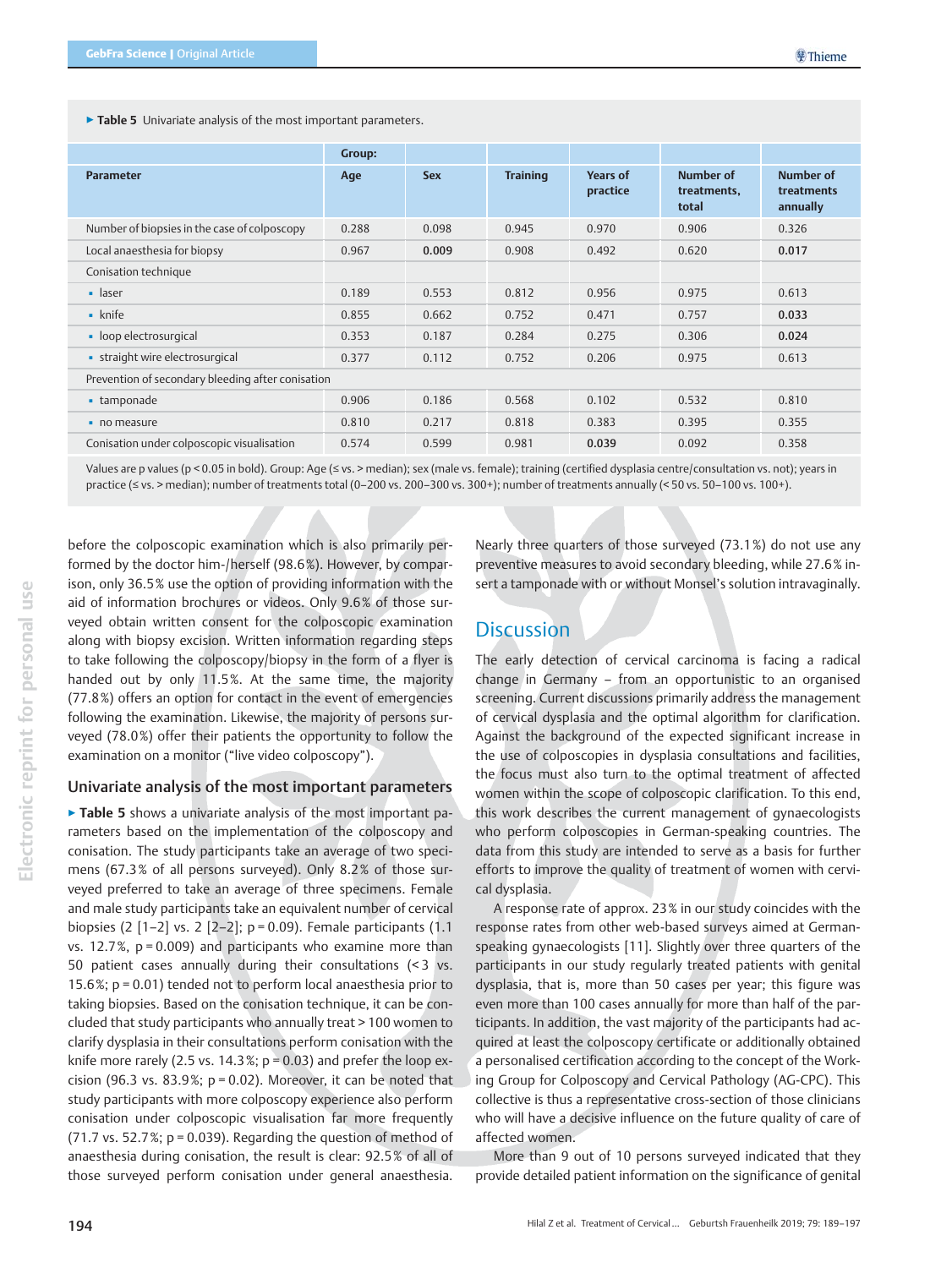dysplasia directly before the colposcopic examination, nearly always by the physician him-/herself. However, only about one third utilise the option of providing information with the aid of information brochures or videos. Additional information using information brochures and/or videos does not, in fact, reduce women's anxiety [12–14], but randomised studies have been able to demonstrate a positive effect of knowledge about the disease [15] and a lower risk for the development of psychosexual problems [14].

Fewer than 10% of study participants indicated that they obtain written consent for the colposcopic examination plus biopsy excision. The biopsy at the uterine cervix does not, in fact, represent a risky procedure with regard to the risk of a serious organic complication; nonetheless it is advisable to obtain written consent along with documentation of the patient information for forensic reasons, since the occurrence of severe pain and discomfort during the examination and, in particular, long-term psychological damage to the point of depression have been described in the literature [16 –19]. In this respect, written information regarding measures to take following the colposcopy or biopsy in the form of a flyer could also be very helpful for women. However, this is done by just over 10% of all physicians in this collective. At the same time, however, at least more than three out of four physicians offer a possibility for contact in the event of emergencies after the examination.

Nearly 80% of those surveyed offer their patients the option to follow the examination on a monitor ("live video colposcopy"). In one randomised study, following their own examination had no effect on patients' anxiety [20]. At the same time in the same study, however, the importance of the live video colposcopy for the understanding of the clinical picture was assessed as very high, with a median point score of 9 out of 10 possible points. Therefore the use of live video colposcopy can be readily recommended.

Colposcopy with targeted biopsy is the gold standard procedure to detect cervical precancerous cells in women with at least one positive investigative test (PAP and/or HPV test) [4]. The number of biopsies to be taken at the uterine cervix is a frequently discussed topic in this connection. A small number of participants in this survey (5.9%) indicated that they do not perform a biopsy as a standard measure. Further analysis of this subgroup was not able to be done since we did not ask about the indication for performing the colposcopy (screening result) or the findings determined during the colposcopy (e.g. visibility of the transformation zone or "minor" vs. "major" change). However, it should be noted that a biopsy should always be performed for "minor" and "major" changes in order to guarantee a high level of reliability of the colposcopy [21]. By contrast, about two thirds of the participants in our study indicated that they take an average of two specimens; only about 8% indicated that they prefer taking an average of three specimens. This corresponds to the current evidence from international studies according to which the sensitivity of the detection of CIN2+ lesions is a maximum of 93.2% when two biopsies are taken and, if an additional third biopsy is taken, this increases only slightly to 95.6% [22, 23].

Another important question during the colposcopic examination is whether local anaesthesia prior to cervical biopsy is necessary. In our collective, the answer to this is clearly "no" (94.5%). In a randomised work, Schmid et al. were able to demonstrate that a strong cough during the biopsy is just as effective as local anaesthesia with lidocaine, however at the same time, it significantly reduces the examination time [24]. Nearly half of those surveyed in our study also asked their patients to cough during the biopsy, whereas nearly the other half does not consider any measures.

The most frequent haemostatic measures after biopsy at the uterine cervix in pregnant as well as non-pregnant patients are quoted as, in descending order, compression of the biopsy site using swabs, the use of silver nitrate sticks or Monsel's solution and the vaginal insertion of a tamponade. Only a small minority (6.1%) uses no haemostatic measures as a standard approach. The only randomised work available on this topic was able to demonstrate that the use of Monsel's solution in comparison to no measure leads to a significant reduction in the severity of the bleeding only within the first 6 hours after cervical biopsy, yet at the same time, it has no influence on patients' pain perception or satisfaction [25]. Thus the use of a haemostatically effective measure could be limited to women who bleed very heavily following a cervical biopsy.

Conisation was previously considered to be the standard method for the surgical treatment of cervical intraepithelial neoplasias and defines the removal of a cone of tissue together with dysplastic lesions from the uterine cervix [26]. To avoid considerable perinatal and oncological long-term complications (premature birth and recurrence of dysplasia), the conisation must be performed with as little tissue damage as possible, yet with a high degree of oncological reliability at the same time [27, 28]. The electrosurgical loop excision in the form of a large loop excision of the transformation zone (LLETZ) represents the most frequently used surgical method due to the fact that it is easy to perform, quick to learn, and offers a low rate of complications [29]. This was also reflected in this collective in which more than 9 out of 10 persons surveyed primarily use loop conisation with the electrosurgical loop. In this procedure, the entire transformation zone is resected using a circular electrosurgical loop [30]. The preference for this loop also correlates with the number of women with cervical dysplasia examined annually. These data also correspond to the current literature, according to which loop excision is superior to other methods with regard to the long-term complications listed and knife conisation is considered obsolete [31-34]. A recently published and, to date, the only randomised work on the topic "conisation under colposcopic visualisation" additionally comes to the conclusion that conisation performed under colposcopic visualisation leads to the removal of cones with a smaller volume without influencing the resection status [35]. In the present collective, this procedure is used by about two thirds of surgeons, whereby those with more colposcopy experience perform conisation far more frequently under colposcopic visualisation.

The results listed here cannot, however, be used equally for the surgical treatment of all women. In our study, we limited ourselves to the evaluation of excision methods and did not additionally inquire into ablative methods such as laser ablation and cryotherapy. In particular, laser ablation represents an alternative treatment method and is equivalent to LLETZ [31]. The local excision of a colposcopically visible lesion without removal of the entire transformation zone also increasingly plays a larger role in clinical practice. To date, however, there are no randomised stud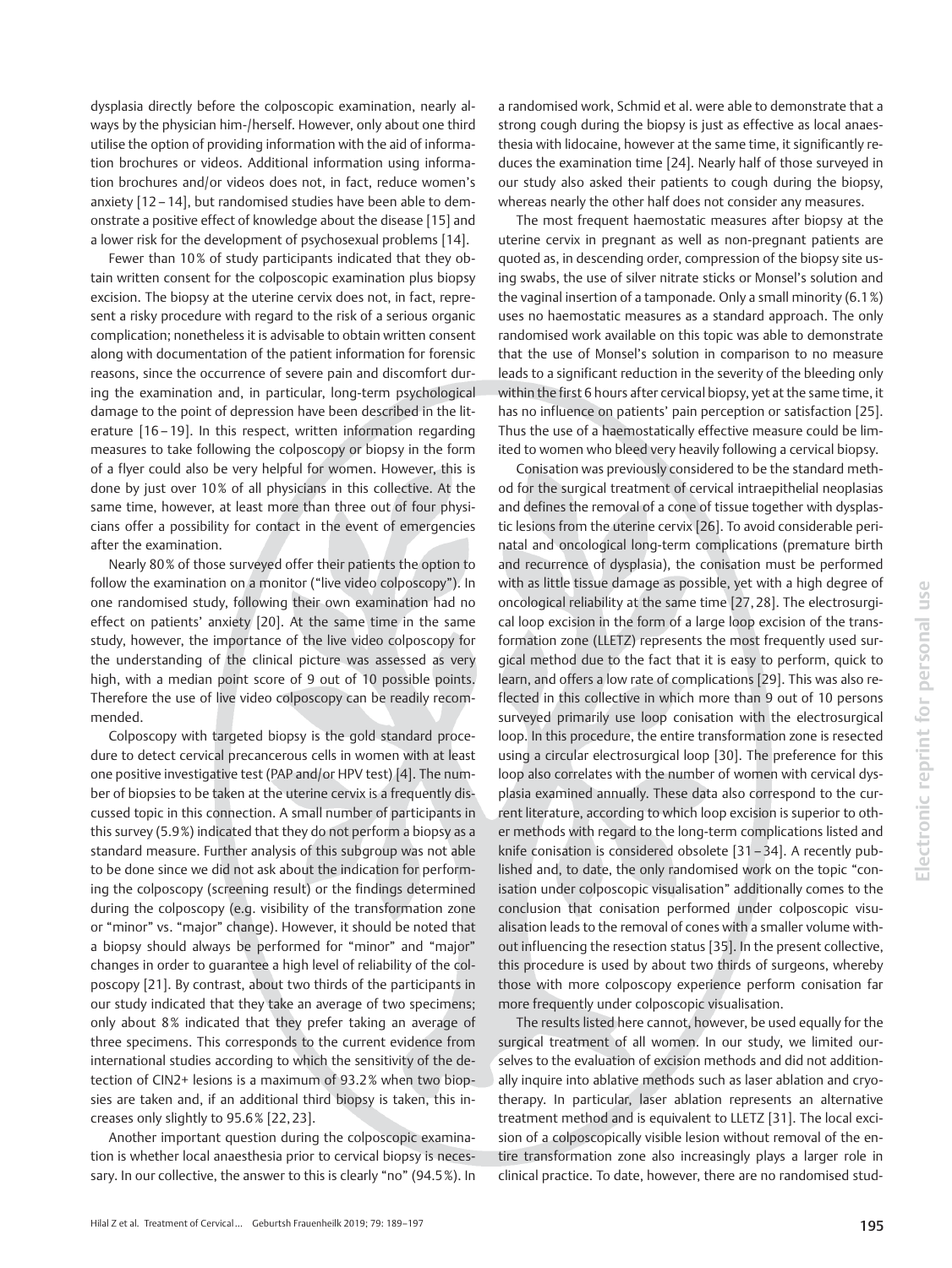ies available for this type of surgical intervention which were able to demonstrate the equivalence of the local excision at the cervix compared to the complete removal of the transformation zone. A planned phase III study in Germany regarding this issue is still currently recruiting [36].

More than 90% of those surveyed indicated that they perform conisation under general anaesthesia, which is surprising in view of the fact that there is no evidence for the preference of general anaesthesia in comparison to local methods. In Great Britain and North America, by contrast, conisation is performed almost exclusively under local anaesthesia. A current, prospective, randomised study from our working group intends to answer this question in the future (https://clinicaltrials.gov, protocol number NCT03494686).

After removal of the cone specimen, electric coagulation of the wound area is by far the most frequently used haemostatic measure. In another work by our study group, both haemostatic options ("spray" versus "forced" mode) were compared in this regard under randomised conditions. We were able to demonstrate that the spray mode leads to significantly faster haemostasis [37]. The participants in the present questionnaire-based study also indicated that they preferred to use this method. With regard to the question of avoiding secondary bleeding after conisation, nearly three quarters of those surveyed indicated that they do not use any preventive measures, whereas the remaining quarter places a tamponade with or without Monsel's solution intravaginally. No evidence is available for the latter method and should not be performed in the authors' view either.

## Conclusion for Clinical Practice

The majority of colposcopy specialists take an average of two cervical biopsies (67.3%) and during this procedure, nearly all persons surveyed (94.5%) do not perform any local anaesthesia. The most frequently used method by colposcopy experts in Germany to remove precancerous cervical cells is loop excision with the electrosurgical loop (91.2%) under colposcopic visualisation (61.2%) under general anaesthesia (92.5%). A uniform procedure should be defined in detail within the scope of directives or guidelines.

### Conflict of Interest

The authors declare that they have no conflict of interest.

### References

- [1] Ferlay J, Soerjomataram I, Dikshit R et al. Cancer incidence and mortality worldwide: sources, methods and major patterns in GLOBOCAN 2012. Int J Cancer 2015; 136: E359–E386
- [2] Robert Koch-Institut. Krebs in Deutschland 2013/2014. 11. Ausgabe. Berlin: RKI; 2017
- [3] Gemeinsamer Bundesausschuss. Pressemitteilung 39. Früherkennung von Gebärmutterhalskrebs künftig als organisiertes Programm. 2018. Online: https://www.g-ba.de/downloads/34-215-774/39\_2018-11-22\_ oKFE\_Zervix.pdf; last access: 23.11.2018
- [4] Leitlinienprogramm Onkologie. S3-Leitlinie Prävention des Zervixkarzinoms. 2017. Online: https://www.leitlinienprogrammonkologie.de/ fileadmin/user\_upload/Downloads/Leitlinien/Zervixkarzinom\_ Praeventin/LL\_Pr%c3%a4vention\_des\_Zervixkarzinoms\_Langversion\_ 1.0.pdf; last access: 24.07.2018
- [5] Moss EL, Arbyn M, Dollery E et al. European Federation of Colposcopy quality standards Delphi consultation. Eur J Obstet Gynecol Reprod Biol 2013; 170: 255–258
- [6] Beckmann MW, Quaas J, Bischofberger A et al. Aufbau des Zertifizierungssystems "Gynäkologische Dysplasie" in Deutschland. Geburtsh Frauenheilk 2014; 74: 860–867
- [7] Wentzensen N, Massad LS, Mayeaux EJ et al. Evidence-Based Consensus Recommendations for Colposcopy Practice for Cervical Cancer Prevention in the United States. J Low Genit Tract Dis 2017; 21: 216-222
- [8] Waxman AG, Conageski C, Silver MI et al. ASCCP Colposcopy Standards: How Do We Perform Colposcopy? Implications for Establishing Standards. J Low Genit Tract Dis 2017; 21: 235–241
- [9] NHS Cervical Screening Programme. Colposcopy and Programme Management. Third Edition. 2016. Online: https://www.bsccp.org.uk/assets/ file/uploads/resources/NHSCSP\_20\_Colposopy\_and\_Programme\_ Management\_(3rd\_Edition)\_(2).pdf; last access: 26.07.2018
- [10] Harris PA, Taylor R, Thielke R et al. Research electronic data capture (REDCap) – A metadata-driven methodology and workflow process for providing translational research informatics support. J Biomed Inform 2009; 42: 377–381
- [11] Hancke K, Igl W, Toth B et al. Work-life balance of German gynecologists: a web-based survey on satisfaction with work and private life. Arch Gynecol Obstet 2014; 289: 123–129
- [12] Byrom J, Clarke T, Neale J et al. Can pre-colposcopy sessions reduce anxiety at the time of colposcopy? A prospective randomised study. J Obstet Gynaecol 2002; 22: 415–420
- [13] Chan YM, Lee PH, Ng TY et al. Could precolposcopy information and counseling reduce women's anxiety and improve knowledge and compliance to follow-up? Gynecol Oncol 2004; 95: 341–346
- [14] Howells RE, Dunn PD, Isasi T et al. Is the provision of information leaflets before colposcopy beneficial? A prospective randomised study. BJOG 1999; 106: 528–534
- [15] Marteau TM, Kidd J, Cuddeford L. Reducing anxiety in women referred for colposcopy using an information leaflet. British Journal of Health Psychology 1996; 1: 181–189
- [16] Kavanagh AM, Broom DH. Women's understanding of abnormal smear test results: a quantitative interview study. BMJ 1997; 314: 1388–1391
- [17] Kola S, Walsh JC. Determinants of pre-procedural state anxiety and negative affect in first-time colposcopy patients: implications for intervention. Eur J Cancer Care 2012; 21: 469–476
- [18] Rogstad KE. The psychological impact of abnormal cytology and colposcopy. BJOG 2002; 109: 364–368
- [19] Sharp L, Cotton S, Little J et al. Psychosocial impact of alternative management policies for low-grade cervical abnormalities: results from the TOMBOLA randomised controlled trial. PLoS One 2013; 8: e80092
- [20] Hilal Z, Alici F, Tempfer CB et al. Video Colposcopy for Reducing Patient Anxiety During Colposcopy: A Randomized Controlled Trial. Obstet Gynecol 2017; 130: 411–419
- [21] Petry KU, Luyten A, Scherbring S. Accuracy of colposcopy management to detect CIN3 and invasive cancer in women with abnormal screening tests: results from a primary HPV screening project from 2006 to 2011 in Wolfsburg, Germany. Gynecol Oncol 2013; 128: 282–287
- [22] Van der Marel J, van Baars R, Rodriguez A et al. The increased detection of cervical intraepithelial neoplasia when using a second biopsy at colposcopy. Gynecol Oncol 2014; 135: 201–207
- [23] Wentzensen N, Walker JL, Gold MA et al. Multiple biopsies and detection of cervical cancer precursors at colposcopy. J Clin Oncol 2015; 33: 83–89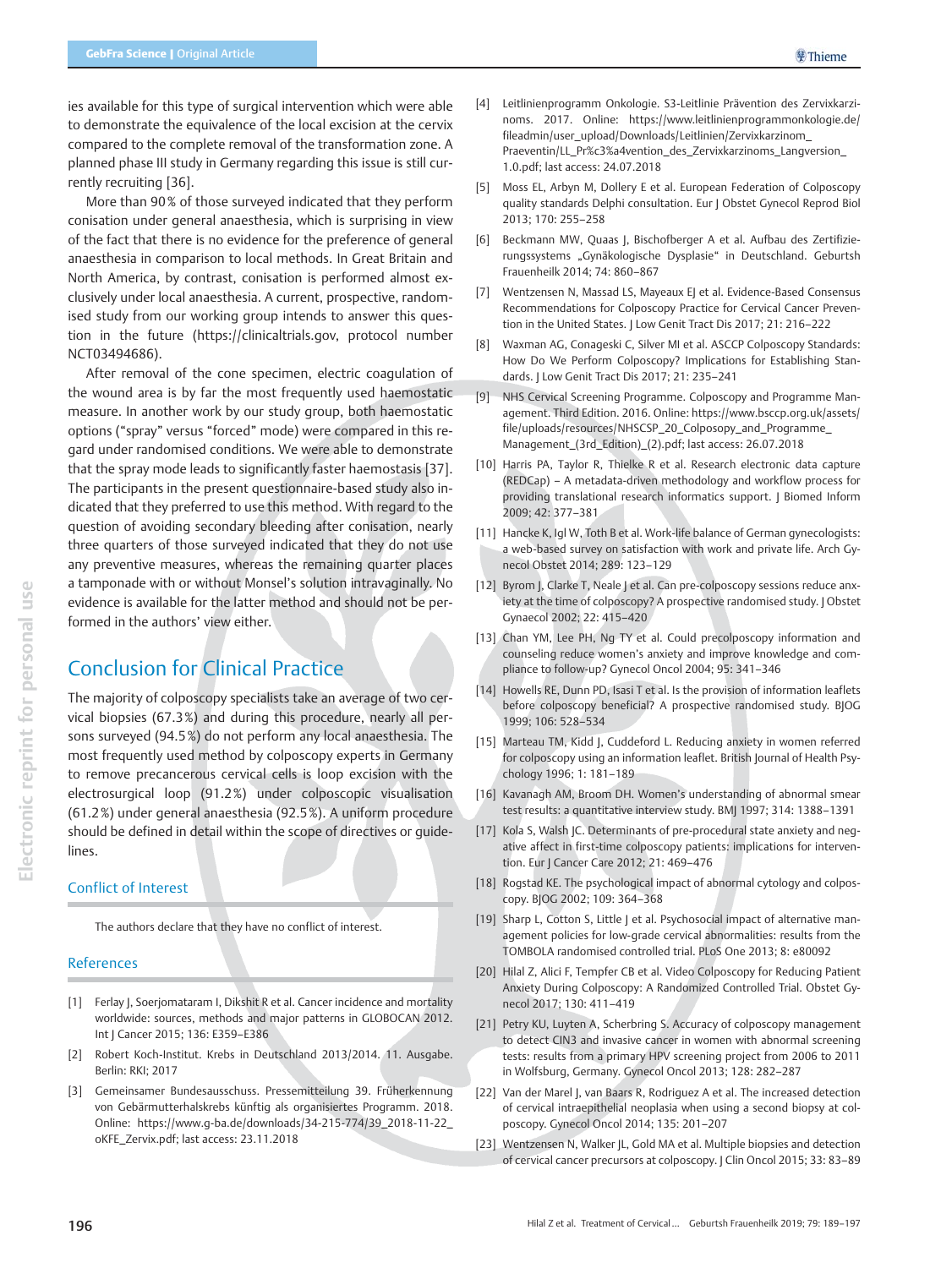- [24] Schmid BC, Pils S, Heinze G et al. Forced coughing versus local anesthesia and pain associated with cervical biopsy: a randomized trial. Am J Obstet Gynecol 2008; 199: 641–643
- [25] Hilal Z, Rezniczek GA, Tettenborn Z et al. Efficacy of Monsel Solution After Cervical Biopsy: A Randomized Trial. | Low Genit Tract Dis 2016; 20: 312–316
- [26] Massad LS, Einstein MH, Huh WK et al. 2012 ASCCP Consensus Guidelines Conference. 2012 updated consensus guidelines for the management of abnormal cervical cancer screening tests and cancer precursors. Obstet Gynecol 2013; 21: 829–846
- [27] Ghaem-Maghami S, Sagi S, Majeed G et al. Incomplete excision of cervical intraepithelial neoplasia and risk of treatment failure: a meta-analysis. Lancet Oncol 2007; 8: 985–993
- [28] Kyrgiou M, Athanasiou A, Paraskevaidi M et al. Adverse obstetric outcomes after local treatment for cervical preinvasive and early invasive disease according to cone depth: systematic review and meta-analysis. BMJ 2016; 354: 3633
- [29] Stasinou SM, Valasoulis G, Kyrgiou M et al. Large loop excision of the transformation zone and cervical intraepithelial neoplasia: a 22-year experience. Anticancer Res 2012; 32: 4141–4145
- [30] Bornstein J, Bentley J, Bösze P et al. 2011 colposcopic terminology of the International Federation for Cervical Pathology and Colposcopy. Obstet Gynecol 2012; 120: 166–172
- [31] Martin-Hirsch PP, Paraskevaidis E, Bryant A et al. Surgery for cervical intraepithelial neoplasia. Cochrane Database Syst Rev 2013; (12): 1318
- [32] Hilal Z, Rezniczek GA, El-Fizazi N et al. Large Loop Excision of the Transformation Zone Versus True Cone Biopsy Electrode Excision: A Randomized Trial. J Low Genit Tract Dis 2017; 21: 272–278
- [33] Jiang YM, Chen CX, Li L. Meta-analysis of cold-knife conization versus loop electrosurgical excision procedure for cervical intraepithelial neoplasia. Onco Targets Ther 2016; 9: 3907–3915
- [34] Arbyn M, Kyrgiou M, Simoens C et al. Perinatal mortality and other severe adverse pregnancy outcomes associated with treatment of cervical intraepithelial neoplasia: meta-analysis. BMJ 2018; 337: a1284
- [35] Hilal Z, Rezniczek GA, Alici F et al. Loop Electrosurgical Excision Procedure (LEEP) with or without Intraoperative Colposcopy: A Randomized Trial. Am J Obstet Gynecol 2018. doi:10.1016/j.ajog.2018.07.023
- [36] Schwarz TM, Kolben T, Gallwas J et al. Comparison of two surgical methods for the treatment of CIN: classical LLETZ (large-loop excision of the transformation zone) versus isolated resection of the colposcopic apparent lesion – study protocol for a randomized controlled trial. Trials 2015; 16: 225
- [37] Hilal Z, Mavrommati G, Foerster C et al. Spray Versus Forced Coagulation in Large Loop Excision of the Transformation Zone: A Randomized Trial. J Low Genit Tract Dis 2016; 20: 169–173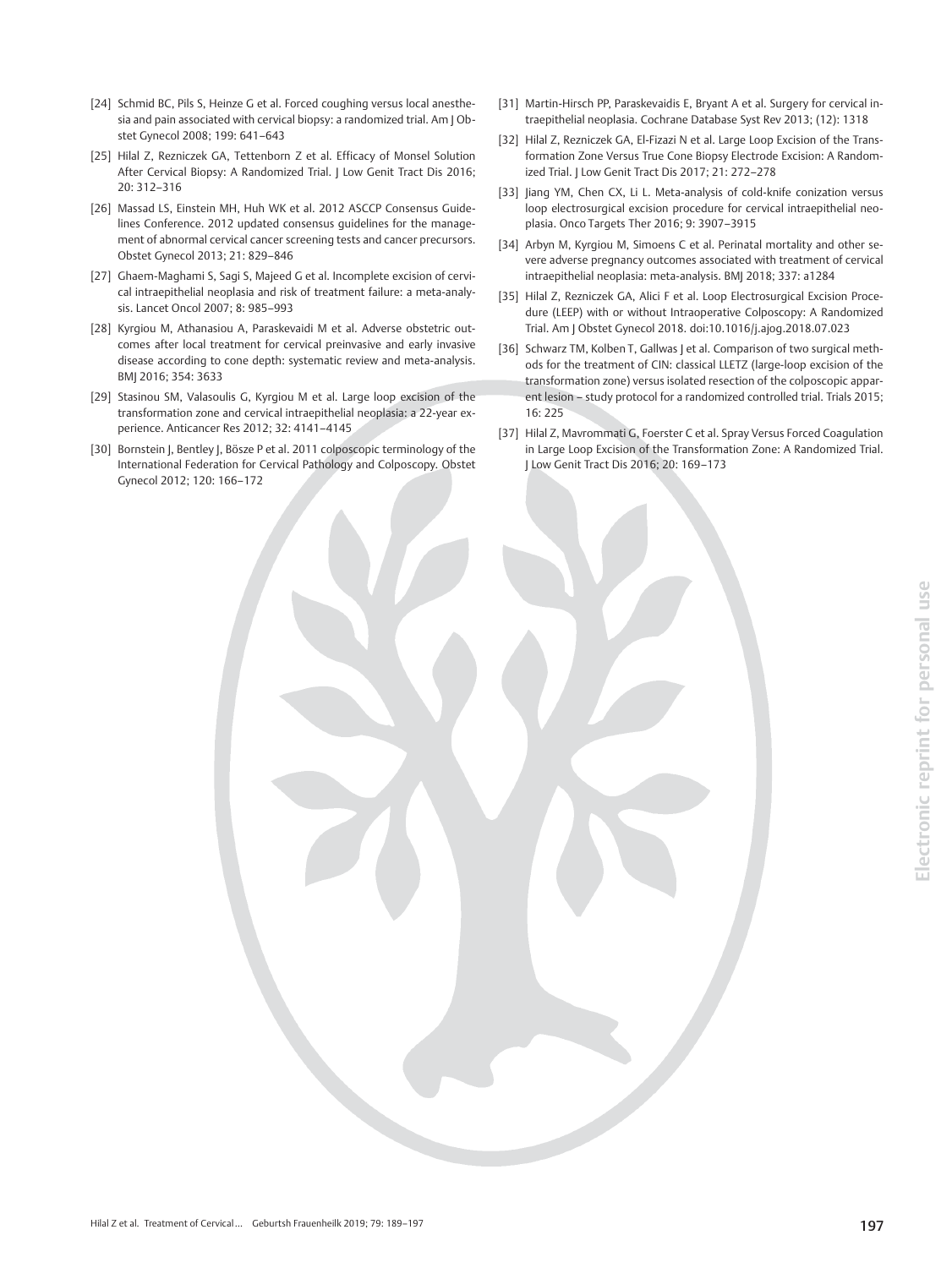## Behandlung zervikaler Dysplasien durch Kolposkopiker im deutschsprachigen Raum – eine Fragebogenstudie

Treatment of Cervical Dysplasia by Clinicians Who Perform Colposcopy in German-speaking Countries – a Questionnaire-based Study

## $\circledcirc$  (i)  $\circledcirc$   $\ominus$

### Autoren

Ziad Hilal<sup>1</sup>, Clemens B. Tempfer<sup>2</sup>, Günther A. Rezniczek<sup>2</sup>

### Institute

- 1 ZYDOLAB, Institut für klinische Zytologie und Immunzytochemie, Dortmund
- 2 Klinik für Frauenheilkunde und Geburtshilfe, Marien Hospital Herne, Universitätsklinikum der Ruhr-Universität Bochum, Herne

### Schlüsselwörter

CIN, Kolposkopie, Konisation, Management, Screening, zervikale Dysplasie, Zervixkarzinom

#### Key words

CIN, colposcopy, conisation, management, screening, cervical dysplasia, cervical carcinoma

eingereicht 25. 9. 2018 revidiert 1. 1. 2019 akzeptiert 3. 1. 2019

#### **Bibliografie**

DOI https://doi.org/10.1055/a-0828-7831 Geburtsh Frauenheilk 2019; 79: 189–197 © Georg Thieme Verlag KG Stuttgart · New York | ISSN 0016‑5751

### Korrespondenzadresse

Dr. med. Ziad Hilal, MIAC ZYDOLAB – Institut für klinische Zytologie und Immunzytochemie Dres. Hilal Markt 10, 44137 Dortmund z.hilal@zydolab.de

### ZUSAMMENFASSUNG

Einleitung Im Zusammenhang mit der Neuausrichtung des Zervixkarzinomscreenings wird die Bedeutung der Kolposkopie als integraler Bestandteil der geplanten Abklärungskaskade stark zunehmen. Qualitätsstandards für die Durchführung der kolposkopischen Untersuchung sollten daher detailliert festgelegt werden. Voraussetzung dafür ist die Erhebung des derzeitigen Standards in der klinischen Praxis. Ziel der vorliegenden Studie war es, mittels eines an kolposkopisch tätige Frauenärzte gerichteten Fragebogens die gegenwärtige Praxis der Kolposkopie und Konisation in Deutschland zu evaluieren, um den faktischen Therapiestandard der Behandlung zervikaler Dysplasien zu erheben.

Material und Methodik Frauenärzte wurden per E-Mail oder bei Veranstaltungen eingeladen, an einer webbasierten Befragung teilzunehmen. Der Fragebogen beinhaltete 38 Fragen zum Management vor, während und nach der Untersuchung, sowie Fragen zur technischen Durchführung von Kolposkopie und Konisation.

Ergebnisse Im Zeitraum Februar 2018 bis April 2018 wurden 961 E-Mails zugestellt. Antwort erfolgte in 197 Fällen (Rücklaufquote 20,5%). Die Beantwortung weiterer 40 Fragebögen wurden im Rahmen von Veranstaltungen erreicht (Rücklaufquote ca. 80%). Nach Berücksichtigung der Einschlusskriterien wurden 160 Fragebögen ausgewertet. Die Mehrheit der Befragten entnimmt im Durchschnitt 2 zervikale Biopsien (67,3%), wobei nahezu alle Befragten (94,5%) keine örtliche Betäubung anwenden. Als Standardmethode zur Entfernung zervikaler Präkanzerosen führen die meisten Befragten die Schlingenexzision mit der Loop-Schlinge (91,2%) unter kolposkopischer Sicht (61,2%) in Vollnarkose (92,5%) durch. Eine postoperative Blutungsprophylaxe mittels Tamponade wird lediglich in 27,6% aller Fälle durchgeführt.

Fazit Eine Differenzialkolposkopie mit 2 kolposkopisch gezielten Biopsien und die Schlingenexzision mit der Loop-Schlinge sind die von Kolposkopieexperten in Deutschland am häufigsten angewandten Methoden. Eine einheitliche Vorgehensweise sollte im Rahmen von Richt- oder Leitlinien detailliert festgelegt werden.

### ABSTRACT

Introduction In connection with the reorganisation of cervical carcinoma screening, the importance of colposcopy as an integral part of the planned series of clarification testing will greatly increase. Quality standards for performing the colposcopic examination should therefore be defined in detail. A precondition for this is surveying the current standard in clinical practice. The objective of this study was to evaluate the current practice of colposcopy and conisation in Germany by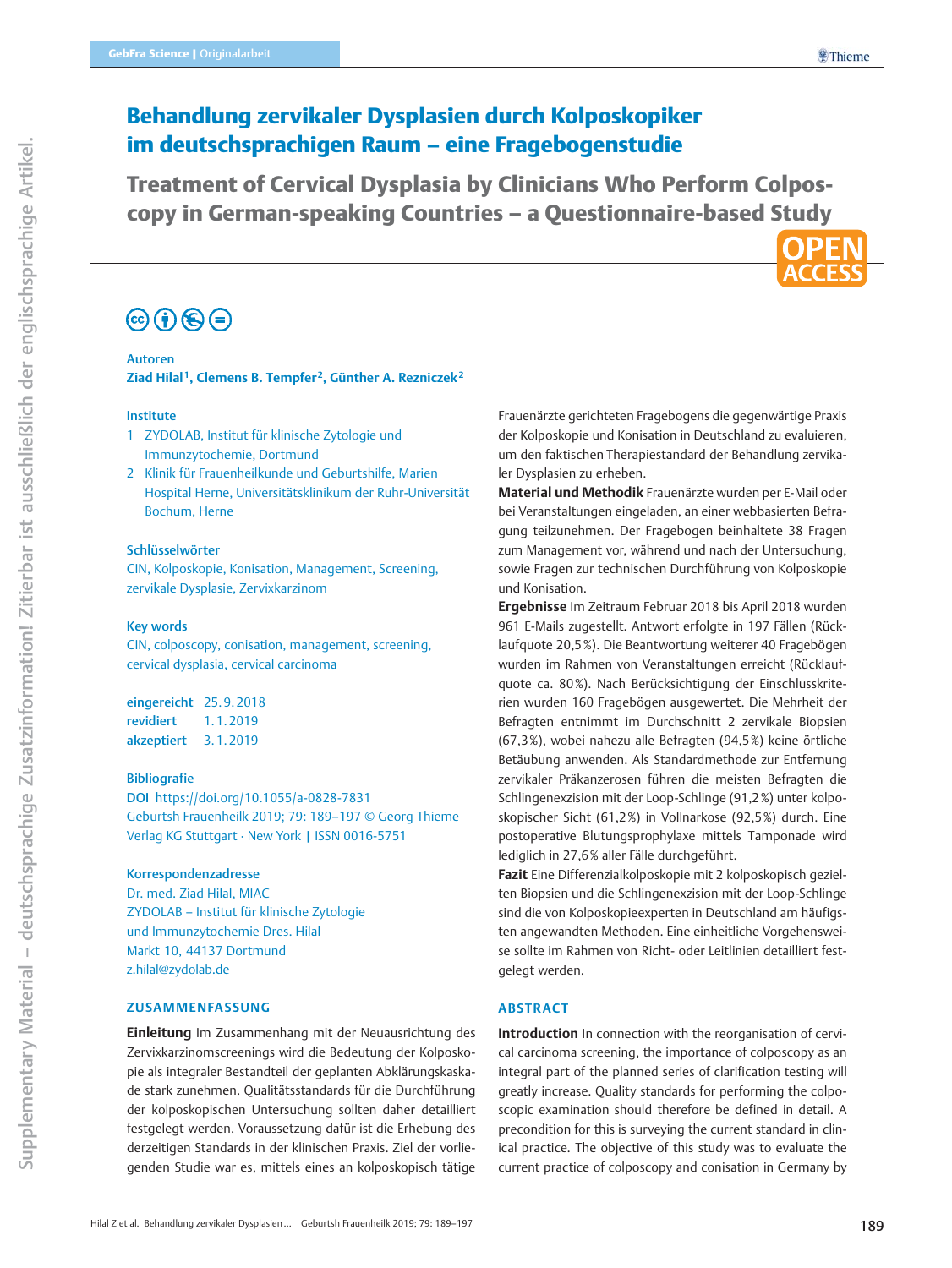means of a questionnaire aimed at gynaecologists who perform colposcopies in order to document the actual therapeutic standard of treatment of cervical dysplasia.

Materials and Methods Gynaecologists were invited via e-mail or during events to participate in a web-based survey. The questionnaire contained 38 questions on management before, during and after the examination as well as questions on the technical implementation of colposcopy and conisation.

Results From February 2018 to April 2018, 961 e-mails were sent. A response was received in 197 cases (response rate 20.5%). Responses were received for another 40 questionnaires during events (response rate approx. 80%). After taking the inclusion criteria into account, 160 questionnaires were evaluated. The majority of those surveyed take an average of

2 cervical biopsies (67.3%) and nearly all of those surveyed (94.5%) do not use any local anaesthetic. As a standard method for removing cervical precancerous cells, most of the physicians surveyed perform a loop excision with the electrosurgical loop (91.2%) under colposcopic visualisation (61.2%) under general anaesthesia (92.5%). Postoperative bleeding prophylaxis by means of tamponade is performed only in 27.6% of all cases.

Conclusion A differential colposcopy with two colposcopically targeted biopsies and treatment with the electrosurgical loop are the methods most frequently used by clinicians who perform colposcopy in Germany. A uniform procedure should be defined in detail within the scope of directives or guidelines.

## **Einleitung**

Das Zervixkarzinom stellt weltweit die vierthäufigste Krebserkrankung der Frau dar und wird ebenso an 4. Stelle aller krebsbedingten Todesfälle geführt [1]. Parallel zur Einführung eines flächendeckenden Screenings sank die Inzidenz in westlichen Industrieländern in den letzten Jahrzehnten deutlich. Allerdings stagniert die Zahl der Neuerkrankungen seit der Jahrtausendwende in Deutschland bei ca. 4500 [2]. Dieser Umstand führte zu einem Paradigmenwechsel in der gynäkologischen Krebsvorsorge und der Abschaffung des bisherigen opportunistischen Screenings. Eine verbesserte Früherkennung soll nun im Rahmen eines noch in der Etablierung befindlichen organisierten Screeningprogrammes eine weitere Reduktion der Zahl an Zervixkarzinomneuerkrankungen ermöglichen [3].

Wesentliche Änderung des neuen Screenings ist neben der Einführung der Co-Testung mit PAP-Abstrich und HPV-Test (HPV: humanes Papilloma-Virus) für Frauen ab dem 35. Lebensjahr auch der unabdingbare Einsatz der Differenzialkolposkopie als integraler Bestandteil der Abklärungskaskade [4]. Auf Basis der Qualitätssicherungskriterien der Europäischen Gesellschaft für Kolposkopie (EFC) [5] wird im deutschsprachigen Raum (Österreich, Deutschland, Schweiz) die Qualität einer Dysplasieeinrichtung seit 2008 durch ein einheitliches Zertifizierungssystem erhoben und bewertet [6]. Andere Kolposkopiegesellschaften definieren zusätzlich Standards in der praktischen und technischen Durchführung der Kolposkopie und Konisation [7–9]. Vergleichbare Empfehlungen fehlen im deutschsprachigen Raum. Bisher konzentrieren sich die Diskussionen vornehmlich auf das Management zervikaler Dysplasien und den optimalen Abklärungsalgorithmus. Vor dem Hintergrund der zu erwartenden deutlichen Steigerung der Inanspruchnahme von Dysplasiesprechstunden und ‑einheiten im organisierten Screening, sollte sich der Fokus auch auf die optimale Behandlung der betroffenen Frauen im Rahmen der kolposkopischen Abklärung richten. Zu dieser Thematik fehlen jedoch bisher fundierte Untersuchungen. Gerade hier ist aber eine einheitliche Vorgehensweise zur Sicherung einer hohen Qualität und zur Wahrung von Standards unabdingbar.

In der vorliegenden Studie wurden kolposkopisch tätige Frauenärzte im deutschsprachigen Raum per E-Mail oder bei Ver-

anstaltungen eingeladen, an einer webbasierten Befragung teilzunehmen. Der Fragebogen beinhaltete Fragen zum Management von Patientinnen vor, während und nach der Untersuchung sowie Fragen zur technischen Durchführung der Kolposkopie und Konisation. Ziel war es, die gegenwärtige Praxis zu evaluieren, um hieraus zukünftig einen möglichen Standard für die Behandlung von Patientinnen im Rahmen der Konsultation einer Dysplasieeinrichtung zu definieren.

## Material und Methodik

### Studiendesign und Zielgruppe

Der onlinebasierte Fragebogen richtete sich an kolposkopisch tätige Frauenärzte im deutschsprachigen Raum (Deutschland, Österreich, Schweiz). Hintergrund ist der gemeinsame Zertifizierungsprozess einer Dysplasieeinrichtung in allen 3 Ländern [6]. Ziel dieser Befragung war es, die organisatorische, apparative und technische Vorgehensweise von Frauenärzten im Rahmen der Abklärung einer zervikalen Dysplasie mittels Kolposkopie sowie die operative Therapie von Dysplasien durch Konisation zu evaluieren. Der hierzu entworfene Fragebogen bestand aus 38 Fragen. Der Fragebogen war in 3 Teile gegliedert: der 1. Teil beinhaltete allgemeine Fragen zur teilnehmenden Person (Geschlecht, Alter, berufliche Laufbahn) sowie Fragen zur Qualifikation hinsichtlich der Kolposkopie. Der 2. Teil bezog sich auf die Aufklärung der Patientinnen, die technische Durchführung, die Dokumentation und das Management von Komplikationen im Rahmen der Kolposkopie. Der 3. Teil des Fragebogens beschäftigte sich mit der technischen Durchführung der Konisation sowie dem Management von Komplikationen während und nach der Konisation.

Ein Votum der Ethikkommission der Medizinischen Fakultät der Ruhr-Universität Bochum wurde eingeholt (Registriernummer 18‑6259 vom 20.02.2018).

### Datenakquise/-management und statistische Analysen

Als Studiendatenbank wurde REDCap (Research Electronic Data Capture) verwendet [10]. REDCap ist eine sichere, webbasierte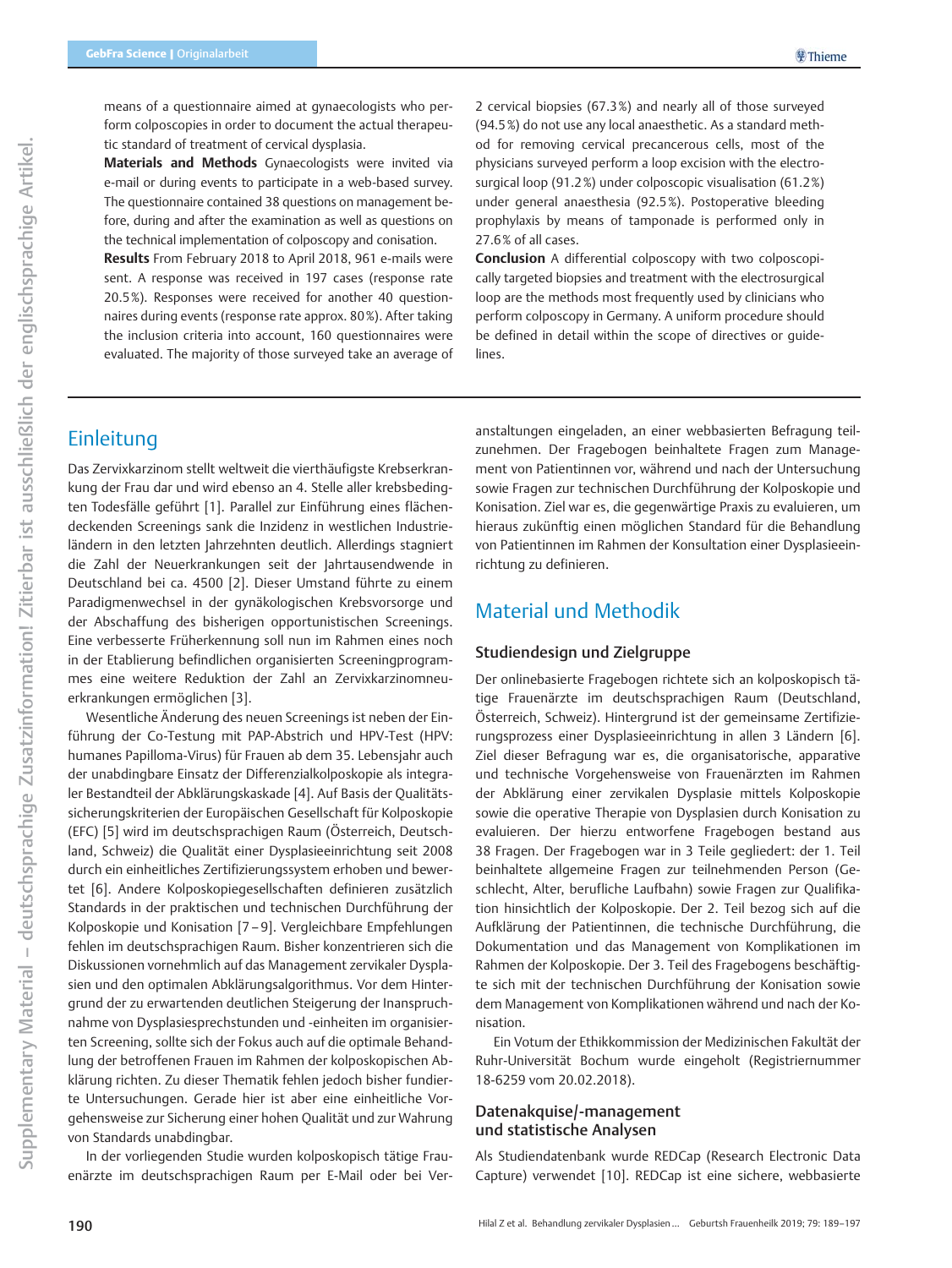

▶ Abb. 1 Schematische Darstellung der Studiendurchführung.

Anwendung, die spezifisch für die Datensammlung im Rahmen von medizinischen Studien entwickelt wurde. Sie bietet u. a. die Möglichkeit, Onlinefragebögen zu generieren und bereitzustellen sowie den E-Mail-Versand von Einladungen zur Teilnahme automatisiert abzuwickeln. Die E-Mail-Adressen potenzieller Studienteilnehmer stammten aus öffentlich zugänglichen Internetseiten (z. B. von Arztpraxen oder Krankenhäusern) und öffentlich zugänglichen Registern (z. B. Dysplasiesprechstunden in Deutschland auf den Seiten der Arbeitsgemeinschaft für Kolposkopie und Zervixpathologie) in Deutschland, der Schweiz und Österreich.

Die Einladung zur Studienteilnahme enthielt einen Link zum Onlinefragebogen. Dieser Link war spezifisch für jeden Teilnehmer und erlaubte es nachzuverfolgen, ob auf eine bestimmte Einladung eine Antwort erfolgte und verhinderte die mehrfache Teilnahme. Erfolgte durch die eingeladene Person keine Rückmeldung, wurden bis zu 2 Erinnerungen im Abstand von jeweils 14 Tagen verschickt. Parallel zur Rekrutierung mittels E-Mail wurde bei Kongressen oder sonstigen Fachveranstaltungen auf die

Studie hingewiesen und zur Teilnahme eingeladen. Dazu wurde ein allgemein gültiger Link zum Onlinefragebogen (in Textform oder als QR-Code) zur Verfügung gestellt.

Die erhobenen Daten wurden mittels deskriptiver Statistik beschrieben. Etwaige Vergleiche von Subgruppen wurden im Fall von kategorischen Variablen mittels Fisher's Exact Test oder χ2‑Test durchgeführt. Im Fall von kontinuierlichen Variablen wurden Vergleiche zwischen 2 Gruppen mittels Student's t-Test (bei Daten, die einer Normalverteilung folgten) bzw. Mann-Whitney U-Test (bei nicht normalverteilten Daten) durchgeführt.

## Ergebnisse

### Teilnehmerrekrutierung

Im Zeitraum von Februar 2018 bis April 2018 wurden 998 Einladungen zur Teilnahme an der Studie per E-Mail versendet. Insgesamt 37 Einladungen waren nicht zustellbar (ungültige Adres-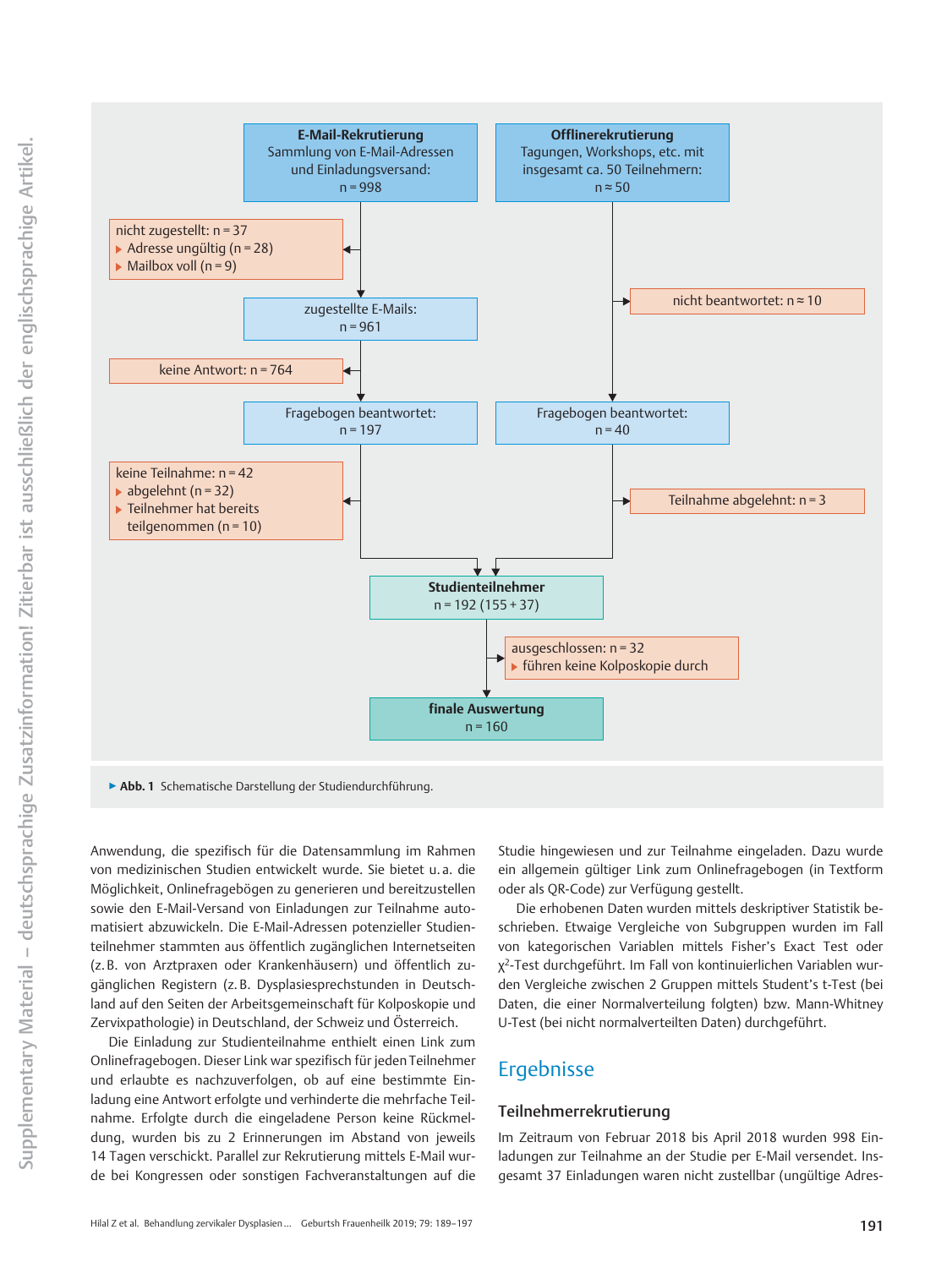| <b>Tab.</b> Characteristika aci stadicripopulation. |                            |  |  |  |
|-----------------------------------------------------|----------------------------|--|--|--|
| Eigenschaft                                         | <b>Wert</b>                |  |  |  |
| Anzahl ausgewerteter Fragebögen                     | 160                        |  |  |  |
| Alter (Jahre)                                       | $42(36-51)[3]$             |  |  |  |
| Geschlecht (weiblich/männlich)                      | 102 (64,6%)/56 (35,4%) [2] |  |  |  |
| Berufstätigkeit (Jahre)                             | $15(9-23)[1]$              |  |  |  |
| Land der Tätigkeit als Arzt*                        | $[23]$                     |  |  |  |
| • Deutschland                                       | 115 (83,9%)                |  |  |  |
| • Österreich                                        | 7(5,1%)                    |  |  |  |
| • Schweiz                                           | 15 (10,9%)                 |  |  |  |
| Ort der Tätigkeit als Arzt*                         | $[2]$                      |  |  |  |
| Praxis                                              | 59 (37,3%)                 |  |  |  |
| Klinik, mit Funktionsbezeichnung:                   | 110 (69,6%)                |  |  |  |
| - Assistenzarzt                                     | 12 (10,9%)                 |  |  |  |
| - Facharzt                                          | 18 (16,4%)                 |  |  |  |
| Oberarzt                                            | 68 (61,8%)                 |  |  |  |

▶ Tab. 1 Charakteristika der Studienpopulation.

| • Deutschland                                                   | 115 (83,9%)                |
|-----------------------------------------------------------------|----------------------------|
| • Österreich                                                    | 7(5,1%)                    |
| • Schweiz                                                       | 15 (10,9%)                 |
| Ort der Tätigkeit als Arzt*                                     | $[2]$                      |
| $-$ Praxis                                                      | 59 (37,3%)                 |
| Klinik, mit Funktionsbezeichnung:                               | 110 (69,6%)                |
| Assistenzarzt                                                   | 12 (10,9%)                 |
| Facharzt                                                        | 18 (16,4%)                 |
| - Oberarzt                                                      | 68 (61,8%)                 |
| - Chefarzt                                                      | 9(8,2%)                    |
| - andere                                                        | 3(2,7%)                    |
| promoviert (Dr. med.) (ja/nein)                                 | 133 (83,6%)/26 (16,4%) [1] |
| Art der kolposkopischen Ausbildung                              | $\lceil 2 \rceil$          |
| • Basiskurs                                                     | 30 (19,0%)                 |
| • Fortgeschrittenenkurs                                         | $10(6,3\%)$                |
| • Diplom                                                        | 28 (17,7%)                 |
| - zertifizierte/s Dysplasie-<br>sprechstunde/-zentrum           | 87 (55,1%)                 |
| $\blacksquare$ andere                                           | 3(1,9%)                    |
| Zeitraum der Durchführung von<br>Kolposkopien (Jahre)           | $8(4-15)[2]$               |
| Anzahl bisher behandelter Frauen<br>mit genitalen Dysplasien:   | [4]                        |
| • weniger als 200                                               | 40 (25,7%)                 |
| $-200$ bis 300                                                  | 20 (12,8%)                 |
| - mehr als 300                                                  | 96 (61,5%)                 |
| Anzahl jährlich behandelter Frauen<br>mit genitalen Dysplasien: | $[3]$                      |
| $\bullet$ weniger als 50                                        | 39 (24,8%)                 |
| • 50 bis 100                                                    | 35 (22,3%)                 |
| $\blacksquare$ mehr als 100                                     | 83 (52,9%)                 |
| Durchführung von Konisationen<br>(ia/nein)                      | 136 (85,0%)/24 (15,0%)     |

Werte sind Anzahl (Anteil in Prozent) oder Median (Interquartilsabstand). Zahlen in eckigen Klammern bedeuten die Anzahl fehlender Werte. \* Mehrfachauswahl möglich (Summen können > 100% ergeben).

sen, volle Mailbox), sodass von 961 angenommen werden kann, dass diese in die entsprechenden Postfächer zugestellt wurden. Parallel dazu wurde bei mehreren Veranstaltungen mit insgesamt ca. 50 Teilnehmern die Einladung zur Studienteilnahme ausgesprochen. In 237 Fällen haben die potenziellen Teilnehmer auf die Einladung geantwortet; dies entspricht einer Rücklaufquote

▶ Tab. 2 Durchführung der Patientenaufklärung.

| <b>Parameter</b>                                                                                                                     | <b>Wert</b>                |
|--------------------------------------------------------------------------------------------------------------------------------------|----------------------------|
| eingehende Aufklärung über die<br>Bedeutung einer genitalen Dysplasie<br>direkt vor der kolposkopischen Unter-<br>suchung? (ja/nein) | 148 (93,1%)/11 (6,9%) [1]  |
| Falls ja, dann erfolgt die Aufklärung                                                                                                |                            |
| · mündlich durch den Arzt                                                                                                            | 146 (98,6%)                |
| • zusätzlich durch Infobroschüre<br>oder Infovideo                                                                                   | 52 (35,1%)                 |
| ausschließlich durch eine Info-<br>broschüre                                                                                         | $2(1,4\%)$                 |
| Angebot von Infomaterial vor dem<br>Termin zur Kolposkopie (ja/nein)                                                                 | 61 (38,9%)/96 (61,1%) [3]  |
| Falls ja, durch                                                                                                                      | [1]                        |
| · ausschließlich Infobroschüren                                                                                                      | 38 (63,3%)                 |
| ausschließlich Links zu Infomaterial<br>im Internet                                                                                  | 12 (20,0%)                 |
| sowohl Broschüren als auch Links                                                                                                     | 10 (16,7%)                 |
| Einholung einer schriftlichen<br>Einwilligung (ja/nein)                                                                              | 15 (9,6%)/142 (90,4%) [3]  |
| Patientinnen erhalten eine schriftliche<br>Aufklärung zu Verhaltensmaßnahmen<br>nach der Kolposkopie (ja/nein)                       | 18 (11,5%)/139 (88,5%) [3] |
| Angebot einer Kontaktmöglichkeit<br>für Notfälle nach der Kolposkopie<br>(ia/nein)                                                   | 123 (77,8%)/35 (22,2%) [2] |

Werte sind Anzahl (Anteil in Prozent) oder Median (Interquartilsabstand). Zahlen in eckigen Klammern bedeuten die Anzahl fehlender Werte.

von insgesamt 23,4% (20,5% aus der Rekrutierung per E-Mail, ca. 80% bei den Veranstaltungen). 35 Teilnehmer (14,8%) lehnten die Studienteilnahme ab und 10 Teilnehmer (4,2%) aus dem E-Mail-Zweig gaben an, bereits an der Studie teilgenommen zu haben (doppelte E-Mail-Adressen oder bereits bei einer Veranstaltung rekrutiert; ergibt 227 individuelle Teilnehmer), sodass 192 Teilnehmer (84,6%) an der Studie teilnahmen. Von diesen gaben 32 an, keine Kolposkopien durchzuführen und wurden daher ausgeschlossen. Für die Auswertung wurden also letztlich die Fragebögen von 160 Teilnehmern berücksichtigt. ▶ Abb. 1 fasst den Ablauf der Studie schematisch zusammen.

### Studienpopulation

In ▶ Tab. 1 ist die Studienpopulation dargestellt. 75,2% der Befragten behandelten jährlich mehr als 50 Frauen mit genitalen Dysplasien (22,3% zwischen 50 und 100 Frauen, 52,9% mehr als 100 Frauen pro Jahr). Weiterhin hatte die überwiegende Mehrheit der Teilnehmer (72,3%) mindestens das Kolposkopiediplom erworben oder zusätzlich eine personenbezogene Zertifizierung nach dem Konzept der Arbeitsgemeinschaft für Kolposkopie und Zervixpathologie (AG‑CPC) abgelegt.

In den ► Tab. 2 bis 4 sind die Ergebnisse aus den Antworten auf die Fragen hinsichtlich Aufklärung vor der kolposkopischen Untersuchung, Durchführung der kolposkopischen Untersuchung und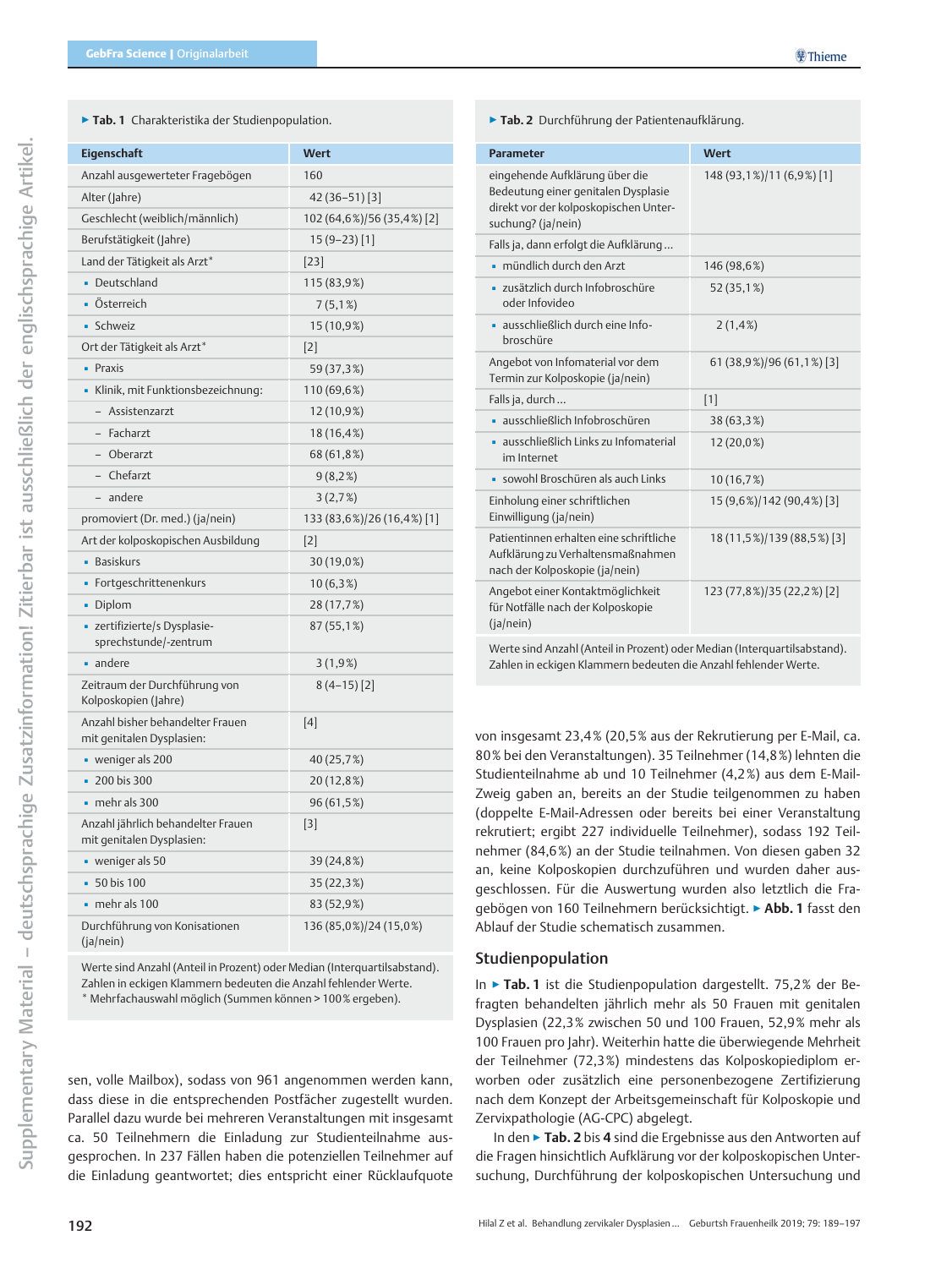|                                                                                  | Wert                      |  |  |  |
|----------------------------------------------------------------------------------|---------------------------|--|--|--|
| <b>Parameter</b>                                                                 |                           |  |  |  |
| Art des Kolposkops*                                                              | $\lceil 2 \rceil$         |  |  |  |
| • binokulares Kolposkop                                                          | 96 (60,8%)                |  |  |  |
| • Videokolposkop                                                                 | 79 (50,0%)                |  |  |  |
| Live-Video für Patientinnen (ja/nein)                                            | 124 (78,0)/35 (22,0%) [1] |  |  |  |
| Durchführung zervikaler Biopsien (ja/nein)                                       | 149 (94,3%)/9 (5,7%) [2]  |  |  |  |
| Falls ja,                                                                        |                           |  |  |  |
| · geschätzter Anteil der Fälle, in denen<br>Biopsien entnommen werden (%)        | 70 (30–90) [9]            |  |  |  |
| · durchschnittliche Anzahl<br>entnommener Biopsien                               | $\lceil 2 \rceil$         |  |  |  |
| - 1 Biopsie                                                                      | 34 (23,1%)                |  |  |  |
| - 2 Biopsien                                                                     | 99 (67,3%)                |  |  |  |
| - 3 Biopsien                                                                     | 12 (8,2%)                 |  |  |  |
| - 4 oder mehr Biopsien                                                           | $2(1,4\%)$                |  |  |  |
| • Durchführung einer örtlichen<br>Betäubung (ja/nein)                            | 8 (5,5%)/138 (94,5%) [3]  |  |  |  |
| - mittels Infiltration                                                           | $5(62,5\%)$               |  |  |  |
| – mittels Spraybetäubung                                                         | 3(37,5%)                  |  |  |  |
| • Verwendung anderer/weiterer Metho-<br>den zur Schmerzverminderung:*            | $\lceil 1 \rceil$         |  |  |  |
| keine anderen/weiteren Methoden                                                  | 71 (48,0%)                |  |  |  |
| - Patientin husten lassen                                                        | 72 (48,6%)                |  |  |  |
| – Ablenkung durch Gespräch                                                       | 4(2,7%)                   |  |  |  |
| - gegebenenfalls doch Lokalanästhesie                                            | 4 (2,7%)                  |  |  |  |
| hämostatische Maßnahmen<br>(bei nicht schwangeren/<br>schwangeren Patientinnen)* | [1]/[4]                   |  |  |  |
| - Kompression mit einem Tupfer                                                   | 81 (54,7%)/86 (59,3%)     |  |  |  |
| - Silbernitratstift                                                              | 60 (40,5%)/35 (24,1%)     |  |  |  |
| – Monsel'sche Lösung                                                             | 55 (37,2%)/43 (29,7%)     |  |  |  |
| - Tamponade                                                                      | 44 (29,7%)/50 (34,5%)     |  |  |  |
| - Policresulen                                                                   | 30 (20,3%)/7 (4,8%)       |  |  |  |
| – Tamponade mit Monsel'scher Lösung                                              | 7 (4,7%)/8 (5,5%)         |  |  |  |
| Elektrokoagulation                                                               | $5(3,4\%)$ (3,4%)         |  |  |  |
| resorbierbare Zellulose                                                          | 4(2,7%)/1(0,7%)           |  |  |  |
| - Naht                                                                           | $1(0,7\%)/2(1,4\%)$       |  |  |  |
| - Tranexamsäure                                                                  | $1(0,7\%)/1(0,7\%)$       |  |  |  |
| - keine standardmäßige Anwendung<br>blutstillender Maßnahmen                     | $9(6,1\%)$ (6,2%)         |  |  |  |
| Durchführung der Jodprobe (ja/nein)                                              | 60 (38,0%)/98 (62,0%) [2] |  |  |  |
| Es erfolgt eine Dokumentation der                                                | $[3]$                     |  |  |  |
| · Durchführbarkeit ("adäquat",<br>"inadäquat") (ja/nein)                         | 148 (94,3%)/9 (5,7%)      |  |  |  |
| - Plattenepithel/Zylinderepithel-Grenze<br>(ja/nein)                             | 142 (90,4%)/15 (9,6%)     |  |  |  |
| • Transformationszone (ja/nein)                                                  | 154 (98,1%)/3 (1,9%)      |  |  |  |

Werte sind Anzahl (Anteil in Prozent) oder Median (Interquartilsabstand). Zahlen in eckigen Klammern bedeuten die Anzahl fehlender Werte. \* Mehrfachauswahl möglich (Summen können > 100% ergeben).

▶ Tab. 4 Konisation (durchgeführt von n = 136 Studienteilnehmern).

| <b>Parameter</b>                                    | Wert                      |
|-----------------------------------------------------|---------------------------|
| Konisationstechnik*                                 |                           |
| • Schlingenkonisation                               | 124 (91,2%)               |
| • Laserkonisation                                   | 40 (29,4%)                |
| • Messerkonisation                                  | $10(7, 4\%)$              |
| • Segelkonisation                                   | $10(7, 4\%)$              |
| hämostatische Maßnahmen*                            |                           |
| · elektrisch (Spray Coagulation Mode)               | 87 (64,0%)                |
| · elektrisch (Forced Coagulation Mode)              | 62 (45,6%)                |
| • Monsel'sche Lösung                                | 12(8,8%)                  |
| · Laser oder thermische Koagulation                 | $10(7, 4\%)$              |
| • gezielte Einzelknotennaht oder<br>Umstechung      | 9(6,6%)                   |
| • resorbierbare Zellulose                           | 4(2,9%)                   |
| • Silbernitratstifte                                | 3(2,2%)                   |
| • Policresulen                                      | 3(2,2%)                   |
| • Sturmdorf-Naht                                    | 3(2,2%)                   |
| - keine Maßnahme bei geringer<br>Blutung            | 30 (22,1%)                |
| standardmäßige Prävention<br>von Nachblutungen*     | $[2]$                     |
| • keine                                             | 98 (73,1%)                |
| • Tamponade                                         | 34 (25,4%)                |
| · Tamponade mit Monsel'scher Lösung                 | 3(2,2%)                   |
| • Monsel'sche Lösung                                | 3(2,2%)                   |
| Anästhesie                                          | $[16]$                    |
| • Vollnarkose                                       | 111 (92,5%)               |
| · Parazervikalblock                                 | 5(4,2%)                   |
| • Spinalanästhesie                                  | 2(1,7%)                   |
| · intrazervikale Injektion                          | 2(1,7%)                   |
| Kolposkopie vor Konisation                          | $\lceil 2 \rceil$         |
| • nie                                               | $2(1,5\%)$                |
| . in weniger als 50% der Fälle                      | 7(5,2%)                   |
| · in mehr als 50% der Fälle                         | $1(0,7\%)$                |
| · in 95% oder mehr der Fälle                        | 22 (16,4%)                |
| $\blacksquare$ immer                                | 102 (76,1%)               |
| Konisation unter kolposkopischer Sicht<br>(ja/nein) | 82 (61,2%)/52 (38,8%) [2] |

Werte sind Anzahl (Anteil in Prozent) oder Median (Interquartilsabstand). Zahlen in eckigen Klammern bedeuten die Anzahl fehlender Werte. \* Mehrfachauswahl möglich (Summen können > 100% ergeben).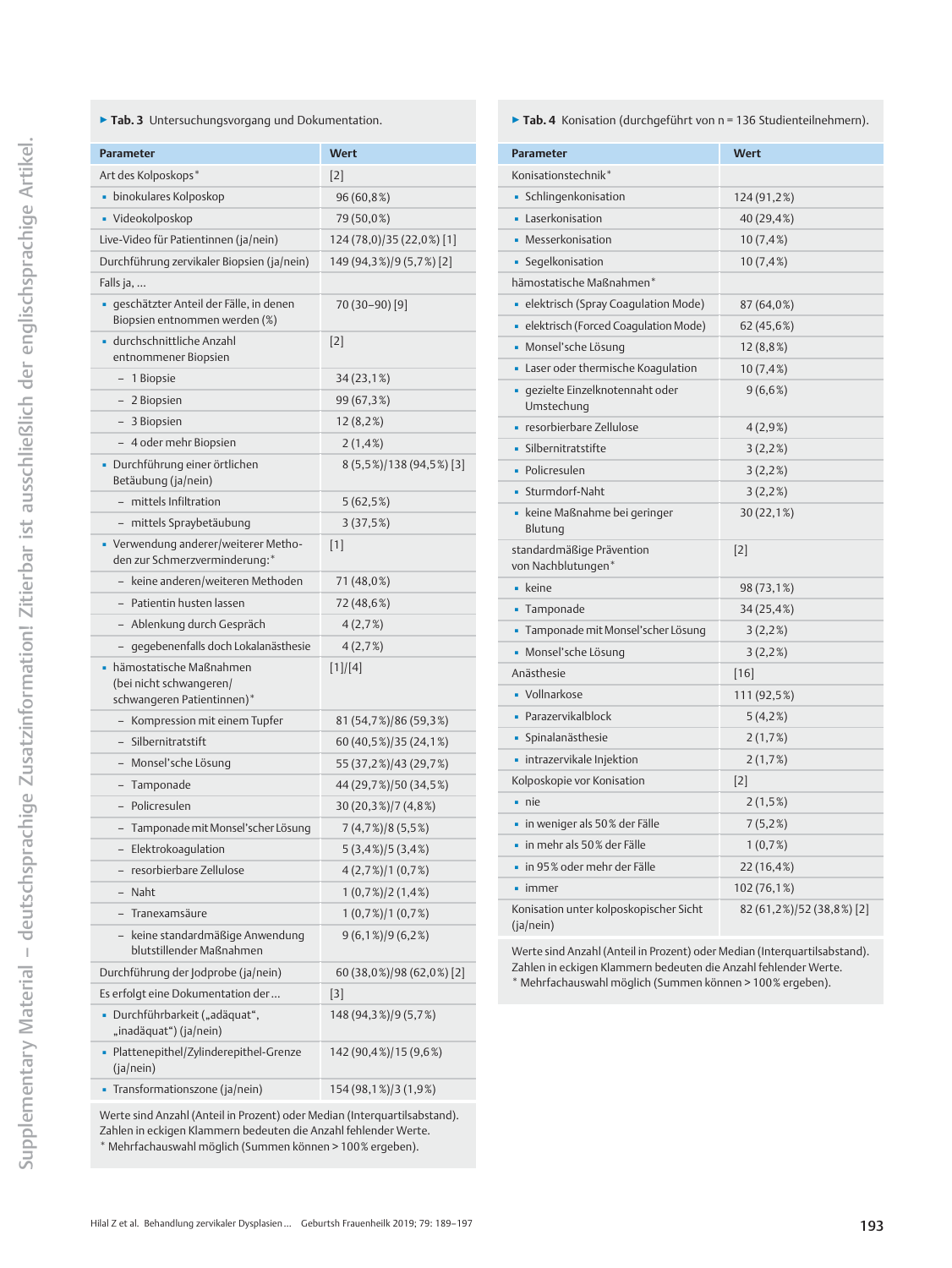### ▶ Tab. 5 Univariate Analyse der wichtigsten Parameter.

|                                            | <b>Gruppe:</b> |                 |                 |                         |                                              |                                             |
|--------------------------------------------|----------------|-----------------|-----------------|-------------------------|----------------------------------------------|---------------------------------------------|
| <b>Parameter</b>                           | <b>Alter</b>   | Ge-<br>schlecht | Aus-<br>bildung | praktizier-<br>te Jahre | <b>Anzahl Be-</b><br>handlungen<br>insgesamt | <b>Anzahl Be-</b><br>handlungen<br>jährlich |
| Anzahl Biopsien bei Kolposkopie            | 0,288          | 0,098           | 0,945           | 0,970                   | 0,906                                        | 0,326                                       |
| Lokalanästhesie bei Biopsie                | 0,967          | 0,009           | 0,908           | 0,492                   | 0,620                                        | 0,017                                       |
| Konisationstechnik                         |                |                 |                 |                         |                                              |                                             |
| $\blacksquare$ Laser                       | 0,189          | 0,553           | 0,812           | 0,956                   | 0,975                                        | 0,613                                       |
| • Messer                                   | 0,855          | 0,662           | 0,752           | 0,471                   | 0,757                                        | 0,033                                       |
| • Schlinge                                 | 0,353          | 0,187           | 0,284           | 0,275                   | 0,306                                        | 0,024                                       |
| · Segel                                    | 0.377          | 0.112           | 0.752           | 0,206                   | 0,975                                        | 0,613                                       |
| Prävention von Nachblutung nach Konisation |                |                 |                 |                         |                                              |                                             |
| • Tamponade                                | 0,906          | 0,186           | 0,568           | 0,102                   | 0,532                                        | 0,810                                       |
| $\blacksquare$ keine Maßnahme              | 0,810          | 0,217           | 0,818           | 0,383                   | 0,395                                        | 0,355                                       |
| Konisation unter kolposkopischer Sicht     | 0.574          | 0,599           | 0.981           | 0,039                   | 0.092                                        | 0,358                                       |

Werte sind p-Werte (p < 0,05 fett gedruckt). Gruppen: Alter (≤ vs. > Median); Geschlecht (männlich vs. weiblich); Ausbildung (zertifiziertes Dysplasiezentrum/-sprechstunde vs. nicht); praktizierte Jahre (≤ vs. > Median); Anzahl Behandlungen insgesamt (0–200 vs. 200–300 vs. 300+); Anzahl Behandlungen jährlich (< 50 vs. 50–100 vs. 100+).

der dazugehörigen Dokumentation sowie Durchführung der Konisation dargestellt.

## Durchführung der Patientenaufklärung

93,1% der Befragten gaben an, eine eingehende Aufklärung über die Bedeutung einer genitalen Dysplasie direkt vor der kolposkopischen Untersuchung durchzuführen, welche auch überwiegend durch den Arzt selbst erfolgt (98,6%). Allerdings nutzen vergleichsweise nur 36,5% die Möglichkeit der Aufklärung mithilfe von Infobroschüren oder ‑videos. Eine schriftliche Einwilligung zur kolposkopischen Untersuchung samt Probeexzision holen lediglich 9,6% der Befragten ein. Eine schriftliche Aufklärung zu Verhaltensmaßnahmen nach der Kolposkopie/Biopsie in Form eines Flyers wird nur von 11,5% ausgegeben. Gleichzeitig bietet die Mehrheit (77,8%) eine Kontaktmöglichkeit für Notfälle nach der Untersuchung an. Ebenfalls die Mehrheit der Befragten (78,0%) bietet ihren Patientinnen an, die Untersuchung auf einem Monitor mit zu verfolgen ("Live-Videokolposkopie").

### Univariate Analyse der wichtigsten Parameter

In ▶ Tab. 5 ist eine univariate Analyse der wichtigsten Parameter bezogen auf die Durchführung der Kolposkopie und der Konisation dargestellt. Die Studienteilnehmer entnehmen durchschnittlich 2 Proben (67,3% aller Befragten). Lediglich 8,2% der Befragten favorisieren die Entnahme von durchschnittlich 3 Proben. Weibliche und männliche Studienteilnehmer entnehmen gleich viele zervikale Biopsien (2 [1–2] vs. 2 [2–2]; p = 0,09). Weibliche Teilnehmer (1,1 vs. 12,7%, p = 0,009) und Teilnehmer, die mehr als 50 Patientenfälle im Jahr im Rahmen ihrer Sprechstunde abklären (< 3 vs. 15,6%; p = 0,01), verzichten eher auf die Durchführung einer Lokalanästhesie vor der Biopsieentnahme. Bezogen auf die Konisationstechnik lässt sich feststellen, dass Studienteilnehmer, die jährlich > 100 Frauen zur Abklärung einer Dysplasie

in ihrer Sprechstunde behandeln, seltener eine Konisation mit dem Messer durchführen (2,5 vs. 14,3%; p = 0,03) und die Schlingenexzision bevorzugen (96,3 vs. 83,9%; p = 0,02). Darüber hinaus lässt sich festhalten, dass Studienteilnehmer mit längerer Kolposkopieerfahrung die Konisation auch signifikant häufiger unter kolposkopischer Sicht durchführen (71,7 vs. 52,7%; p = 0,039). Zu der Frage der Narkosemethode bei Konisation ist das Ergebnis eindeutig: 92,5% aller Befragten führen die Konisation unter Vollnarkose durch. Nahezu drei Viertel aller Befragten (73,1%) wenden keine Präventivmaßnahmen zur Vermeidung von Nachblutungen an, wohingegen 27,6% eine Tamponade mit oder ohne Monsel'scher Lösung intravaginal einlegen.

## **Diskussion**

Die Früherkennung des Zervixkarzinoms steht in Deutschland vor einem Umbruch – vom opportunistischen hin zum organisierten Screening. Aktuelle Diskussionen thematisieren vornehmlich das Management zervikaler Dysplasien und den optimalen Abklärungsalgorithmus. Vor dem Hintergrund der zu erwartenden deutlichen Steigerung der Inanspruchnahme von Kolposkopien in Dysplasiesprechstunden und Dysplasieeinrichtungen muss der Fokus auch auf die optimale Behandlung der betroffenen Frauen im Rahmen der kolposkopischen Abklärung gerichtet werden. Hierzu beschreibt die vorliegende Arbeit das gegenwärtige Management kolposkopisch tätiger Frauenärztinnen und Frauenärzte im deutschsprachigen Raum. Die Daten dieser Studie sollen als Basis für weitere Anstrengungen zur Verbesserung der Behandlungsqualität von Frauen mit zervikalen Dysplasien dienen.

Eine Rücklaufquote von ca. 23% in unserer Studie deckt sich mit den Rücklaufquoten aus anderen an deutschsprachige Frauenärzte gerichteten webbasierten Umfragen [11]. Knapp mehr als drei Viertel der Teilnehmer an unserer Studie behandelten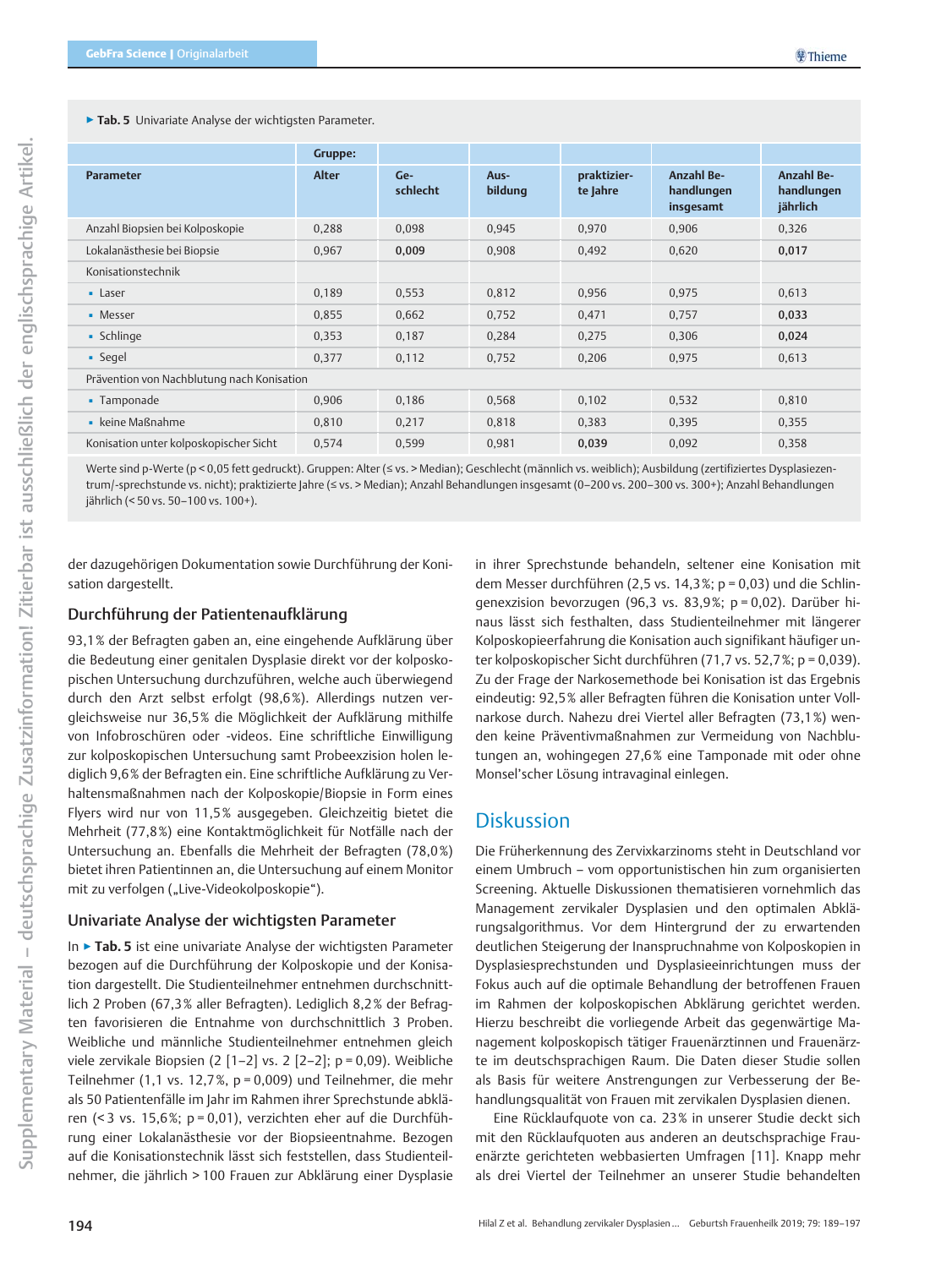regelmäßig Patientinnen mit genitalen Dysplasien, d. h. mehr als 50 Fälle pro Jahr; für mehr als die Hälfe der Teilnehmer waren es sogar mehr als 100 Fälle jährlich. Weiterhin hatte die überwiegende Mehrheit der Teilnehmer zumindest das Kolposkopiediplom erworben oder zusätzlich eine personenbezogene Zertifizierung nach dem Konzept der Arbeitsgemeinschaft für Kolposkopie und Zervixpathologie (AG‑CPC) abgelegt. Somit stellt dieses Kollektiv einen repräsentativen Querschnitt derjenigen Kliniker dar, die entscheidenden Einfluss auf die zukünftige Versorgungsqualität betroffener Frauen haben werden.

Mehr als 9 von 10 Befragten gaben an, eine eingehende Aufklärung über die Bedeutung einer genitalen Dysplasie direkt vor der kolposkopischen Untersuchung durchzuführen, so gut wie immer durch den Arzt selbst. Allerdings nutzen nur etwa ein Drittel die Möglichkeit der Aufklärung mithilfe von Infobroschüren oder ‑videos. Zwar führt die zusätzliche Aufklärung mittels Infobroschüren und/oder ‑videos nicht zu einer Reduktion der Angst von Frauen [12–14], aber randomisierte Studien konnten einen positiven Effekt für das Wissen um die Erkrankung [15] und ein geringeres Risiko für das Auftreten psychosexueller Probleme [14] nachweisen.

Weniger als 10% der Studienteilnehmer gaben an, eine schriftliche Einwilligung zur kolposkopischen Untersuchung samt Probeexzision einzuholen. Die Probeexzision an der Cervix uteri stellt zwar keinen gefährlichen Eingriff bezogen auf das Risiko einer schwerwiegenden organischen Komplikation dar, nichtsdestotrotz ist die Einholung des schriftlichen Einverständnisses samt Dokumentation der Aufklärung aus forensischen Gründen ratsam, da das Auftreten von starken Schmerzen und Unbehagen während der Untersuchung und insbesondere psychischer Langzeitschäden bis hin zu Depressionen in der Literatur beschrieben wurden [16–19]. In diesem Zusammenhang könnte auch eine schriftliche Aufklärung zu Verhaltensmaßnahmen nach der Kolposkopie bzw. Biopsie in Form eines Flyers für Frauen sehr hilfreich sein. Dies wird in dem vorliegenden Kollektiv allerdings nur von knapp über 10% aller Ärzte praktiziert. Gleichzeitig bieten aber zumindest mehr als 3 von 4 Ärzten eine Kontaktmöglichkeit für Notfälle nach der Untersuchung an.

Knapp 80% der Befragten bieten ihren Patientinnen an, die Untersuchung auf einem Monitor mitzuverfolgen ("Live-Videokolposkopie"). Das Mitverfolgen der eigenen Untersuchung hatte in einer randomisierten Studie keinen Einfluss auf die Angst der Patientinnen [20]. Gleichzeitig wurde in derselben Studie jedoch die Bedeutung der Live-Videokolposkopie für das Verständnis des Krankheitsbildes mit einem medianen Punkte-Score von 9 von 10 möglichen Punkten als sehr hoch bewertet. Daher ist der Einsatz der Live-Videokolposkopie bedenkenlos zu empfehlen.

Die Kolposkopie mit gezielter Biopsie ist das Goldstandard-Verfahren zur Erkennung zervikaler Präkanzerosen bei Frauen mit mindestens einem positiven Abklärungstest (PAP- und/oder HPV-Test) [4]. Die Anzahl der zu entnehmenden Biopsien an der Cervix uteri ist in diesem Zusammenhang ein häufig diskutiertes Thema. Eine kleine Zahl von Teilnehmern dieser Befragung (5,9%) gab an, nicht standardmäßig eine Biopsie durchzuführen. Eine weitere Auswertung dieser Subgruppe konnte nicht erfolgen, da wir nicht nach der Indikation für die Durchführung der Kolposkopie (Screeningergebnis) und die bei der Kolposkopie festgestellten Befunde

(z. B. Sichtbarkeit der Transformationszone oder "Minor-" vs. "Major-Change" Veränderung) gefragt haben. Es sollte jedoch festgehalten werden, dass immer eine Entnahme aus "Minor-" und "Major-Changes" durchgeführt werden sollte, um eine hohe Zuverlässigkeit der Kolposkopie zur gewähren [21]. Demgegenüber gaben etwa zwei Drittel der Teilnehmer unserer Studie an, durchschnittlich 2 Proben zu entnehmen; nur ca. 8% gaben an, die Entnahme von durchschnittlich 3 Proben zu favorisieren. Dies entspricht der aktuellen Evidenz aus internationalen Studien, wonach die Sensitivität der Detektion von CIN2+ Läsionen maximal 93,2% bei Entnahme von 2 Biopsien beträgt und, durch die Entnahme einer zusätzlichen, 3. Biopsie nur geringfügig auf 95,6% gesteigert wird [22, 23].

Eine weitere wichtige Frage während der kolposkopischen Untersuchung ist, ob eine örtliche Betäubung vor zervikaler Biopsie notwendig ist. Diese wird in unserem Kollektiv deutlich mit einem "Nein" beantwortet (94,5%). Schmid et al. konnten hierzu in einer randomisierten Arbeit nachweisen, dass starkes Husten während der Probenentnahme genauso effektiv ist wie die lokale Betäubung mit Lidocain, gleichzeitig aber die Untersuchungszeit signifikant reduziert [24]. Auch fast die Hälfte der Befragten in unserer Studie fordern ihre Patientinnen auf, während der Biopsie zu husten, wohingegen die knapp andere Hälfte keinerlei Maßnahmen in Betracht zieht.

Als häufigste hämostatische Maßnahme nach Biopsie an der Cervix uteri sowohl bei schwangeren als auch bei nicht schwangeren Patientinnen werden in absteigender Reihenfolge das Komprimieren der Biopsiestelle mittels Tupfer, die Anwendung von Silbernitratstiften oder Monsel'scher Lösung und das vaginale Einbringen einer Tamponade angeführt. Nur eine kleine Minderheit (6,1%) wendet standardmäßig keine blutstillenden Maßnahmen an. Die einzige zu diesem Thema verfügbare randomisierte Arbeit konnte nachweisen, dass die Anwendung von Monsel'scher Lösung im Vergleich zu keiner Maßnahme zur signifikanten Reduktion der Blutungsstärke ausschließlich innerhalb der ersten 6 Stunden nach zervikaler Biopsie führt, gleichzeitig aber keinen Einfluss auf das Schmerzempfinden oder die Zufriedenheit der Patientinnen hat [25]. Somit könnte die Anwendung einer hämostatisch wirksamen Maßnahme auf Frauen beschränkt werden, die nach zervikaler Biopsie sehr stark bluten.

Die Konisation galt bisher als die Standardmethode für die chirurgische Behandlung von zervikalen intraepithelialen Neoplasien und definiert die Entfernung eines Gewebekegels samt dysplastischer Läsionen aus der Cervix uteri [26]. Zur Vermeidung der wesentlichen perinatalen und onkologischen Langzeitkomplikationen (Frühgeburtlichkeit bzw. Dysplasierezidiv) muss die Durchführung der Konisation gewebeschonend und gleichzeitig mit hoher onkologischer Sicherheit durchgeführt werden [27, 28]. Dabei stellt die elektrochirurgische Schlingenexzision in Form der Large Loop Excision of the Transformation Zone (LLETZ) aufgrund ihrer leichten Durchführbarkeit, der steilen Lernkurve und der niedrigen Komplikationsrate die am häufigsten angewandte Operationsmethode dar [29]. Dies spiegelte sich auch im vorliegenden Kollektiv wider, bei dem mehr als 9 von 10 Befragten hauptsächlich die Schlingenkonisation mit der Loop-Schlinge anwenden. Hierbei wird die gesamte Transformationszone mittels kreisförmiger Elektroschlinge reseziert [30]. Die Präferenz für diese Schlinge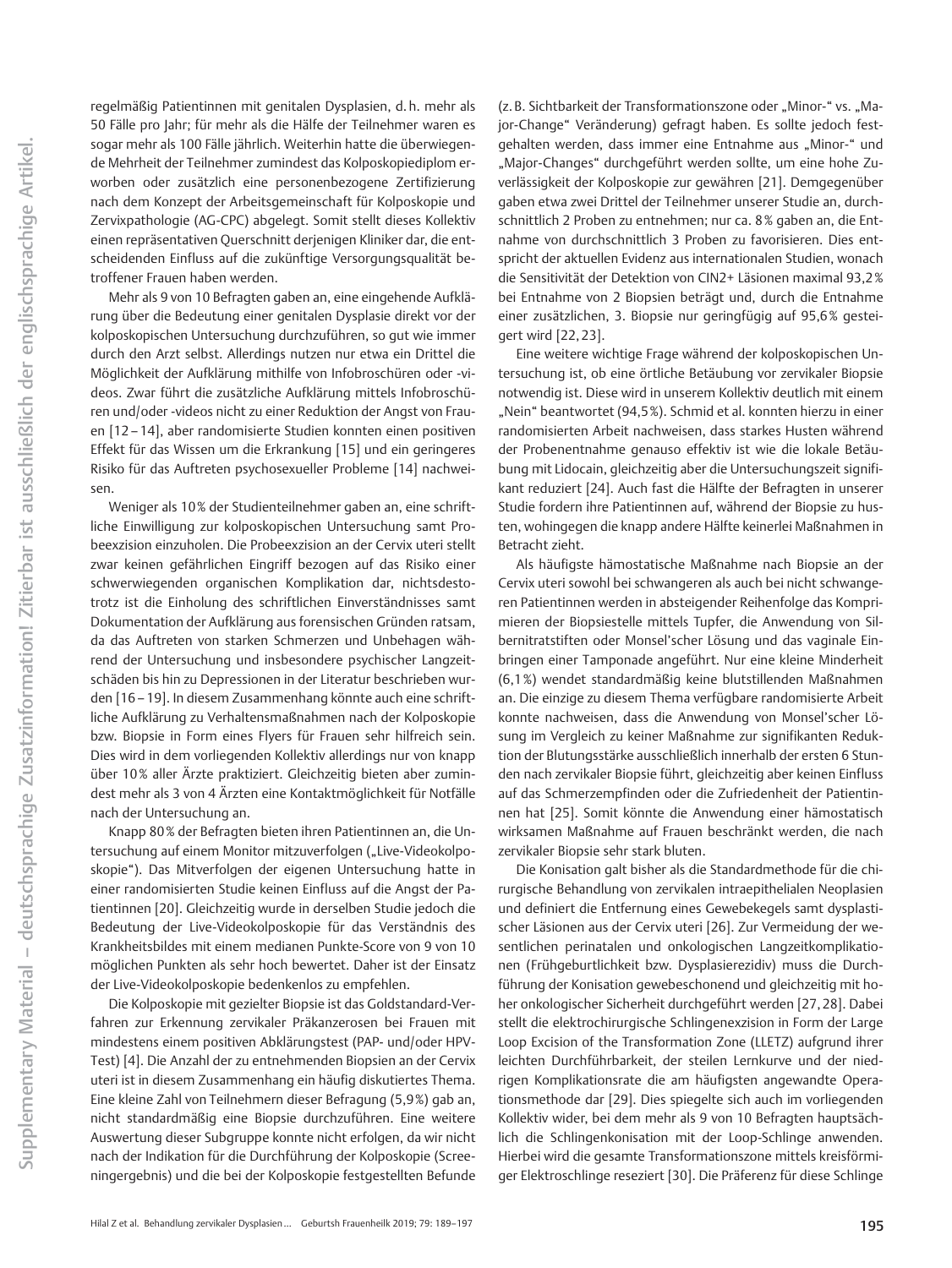korrelierte auch mit der Anzahl der jährlich untersuchten Frauen mit zervikaler Dysplasie. Diese Angaben decken sich auch mit der aktuellen Literatur, wonach die Loop-Exzision anderen Verfahren bezüglich der genannten Langzeitkomplikationen überlegen ist und die Messerkonisation als obsolet gilt [31–34]. Eine kürzlich erschienene und bisher auch einzige randomisierte Arbeit zum Thema "Konisation unter kolposkopischer Sicht" kommt ferner zu dem Ergebnis, dass die unter kolposkopischer Sicht durchgeführte Konisation zur Entnahme geringerer Konusvolumina führt, ohne dabei den Resektionsstatus zu beeinflussen [35]. Im vorliegenden Kollektiv wird dieses Verfahren von etwa zwei Drittel der Operateure angewandt, wobei solche mit längerer Kolposkopieerfahrung die Konisation signifikant häufiger unter kolposkopischer Sicht durchführen.

Die hier angeführten Ergebnisse können jedoch nicht für die chirurgische Behandlung aller Frauen gleichermaßen herangezogen werden. In unserer Studie haben wir uns auf die Evaluation von Exzisionsverfahren beschränkt und ablative Verfahren wie die Laserablation und die Kryotherapie nicht zusätzlich abgefragt. Insbesondere die Laserablation stellt eine alternative Behandlungsmethode dar und ist der LLETZ gleichwertig [31]. Auch die lokale Exzision der kolposkopisch sichtbaren Läsion ohne Entfernung der gesamten Transformationszone spielt in der klinischen Praxis zunehmend eine größere Rolle. Bis dato liegen jedoch für diese Art der chirurgischen Intervention keine randomisierten Studien vor, welche die Gleichwertigkeit der lokalen Exzision am Muttermund gegenüber der vollständigen Entfernung der Transformationszone nachweisen konnten. Eine in Deutschland zu dieser Fragestellung geplante Phase-III-Studie rekrutiert zurzeit noch [36].

Mehr als 90% der Befragten gaben an, die Konisation unter Vollnarkose durchzuführen, was angesichts der Tatsache, dass für die Bevorzugung der Vollnarkose im Vergleich zu lokalen Verfahren keinerlei Evidenzen vorliegen, erstaunlich ist. Im britischen und nordamerikanischen Raum wird hingegen die Konisation fast ausschließlich unter örtlicher Betäubung durchgeführt. Eine aktuell laufende prospektiv randomisierte Studie aus unserer Arbeitsgruppe soll diese Fragestellung zukünftig beantworten (https:// clinicaltrials.gov, Protokollnummer NCT03494686).

Nach erfolgter Absetzung des Konisats ist die elektrische Koagulation des Wundgebietes die mit Abstand am häufigsten angewandte hämostatische Maßnahme. In einer weiteren Arbeit unserer Studiengruppe wurden diesbezüglich die beiden Einstellungsmöglichkeiten ("Spray" versus "Forced"-Modus) unter randomisierten Bedingungen verglichen. Wir konnten nachweisen, dass der Spraymodus zu einer signifikant schnelleren Hämostase führt [37]. Auch die Teilnehmer an der gegenständlichen Befragungsstudie gaben an, dieses Verfahren bevorzugt anzuwenden. Zur Frage der Vermeidung von Nachblutungen nach Konisation gaben nahezu drei Viertel der Befragten an, keine Präventivmaßnahmen zu setzen, wohingegen das restliche Viertel eine Tamponade mit oder ohne Monsel'scher Lösung intravaginal einlegt. Für letztgenanntes Vorgehen liegt keine Evidenz vor und sollte auch nach Ansicht der Autoren nicht durchgeführt werden.

## Fazit für die Praxis

Die Mehrheit der Kolposkopiker entnimmt im Durchschnitt 2 zervikale Biopsien (67,3%), wobei nahezu alle Befragten (94,5%) dafür keine örtliche Betäubung durchführen. Die von Kolposkopieexperten in Deutschland am häufigsten angewandte Methode zur Entfernung zervikaler Präkanzerosen ist die Schlingenexzision mit der Loop-Schlinge (91,2%) unter kolposkopischer Sicht (61,2%) in Vollnarkose (92,5%). Eine einheitliche Vorgehensweise sollte im Rahmen von Richt- oder Leitlinien detailliert festgelegt werden.

### Interessenkonflikt

Die Autoren geben an, dass kein Interessenkonflikt besteht.

### Literatur

- [1] Ferlay J, Soerjomataram I, Dikshit R et al. Cancer incidence and mortality worldwide: sources, methods and major patterns in GLOBOCAN 2012. Int J Cancer 2015; 136: E359–E386
- [2] Robert Koch-Institut. Krebs in Deutschland 2013/2014. 11. Ausgabe. Berlin: RKI; 2017
- [3] Gemeinsamer Bundesausschuss. Pressemitteilung 39. Früherkennung von Gebärmutterhalskrebs künftig als organisiertes Programm. 2018. Online: https://www.g-ba.de/downloads/34-215-774/39\_2018-11-22\_ oKFE\_Zervix.pdf; Stand: 23.11.2018
- [4] Leitlinienprogramm Onkologie. S3-Leitlinie Prävention des Zervixkarzinoms. 2017. Online: https://www.leitlinienprogrammonkologie.de/ fileadmin/user\_upload/Downloads/Leitlinien/Zervixkarzinom\_ Praeventin/LL\_Pr%c3%a4vention\_des\_Zervixkarzinoms\_Langversion\_ 1.0.pdf; Stand: 24.07.2018
- [5] Moss EL, Arbyn M, Dollery E et al. European Federation of Colposcopy quality standards Delphi consultation. Eur J Obstet Gynecol Reprod Biol 2013; 170: 255–258
- [6] Beckmann MW, Quaas J, Bischofberger A et al. Aufbau des Zertifizierungssystems "Gynäkologische Dysplasie" in Deutschland. Geburtsh Frauenheilk 2014; 74: 860–867
- [7] Wentzensen N, Massad LS, Mayeaux EJ et al. Evidence-Based Consensus Recommendations for Colposcopy Practice for Cervical Cancer Prevention in the United States. J Low Genit Tract Dis 2017; 21: 216-222
- [8] Waxman AG, Conageski C, Silver MI et al. ASCCP Colposcopy Standards: How Do We Perform Colposcopy? Implications for Establishing Standards. J Low Genit Tract Dis 2017; 21: 235–241
- [9] NHS Cervical Screening Programme. Colposcopy and Programme Management. Third Edition. 2016. Online: https://www.bsccp.org.uk/assets/ file/uploads/resources/NHSCSP\_20\_Colposopy\_and\_Programme\_ Management\_(3rd\_Edition)\_(2).pdf; Stand: 26.07.2018
- [10] Harris PA, Taylor R, Thielke R et al. Research electronic data capture (REDCap) – A metadata-driven methodology and workflow process for providing translational research informatics support. | Biomed Inform 2009; 42: 377–381
- [11] Hancke K, Igl W, Toth B et al. Work-life balance of German gynecologists: a web-based survey on satisfaction with work and private life. Arch Gynecol Obstet 2014; 289: 123–129
- [12] Byrom J, Clarke T, Neale J et al. Can pre-colposcopy sessions reduce anxiety at the time of colposcopy? A prospective randomised study. J Obstet Gynaecol 2002; 22: 415–420
- [13] Chan YM, Lee PH, Ng TY et al. Could precolposcopy information and counseling reduce women's anxiety and improve knowledge and compliance to follow-up? Gynecol Oncol 2004; 95: 341–346